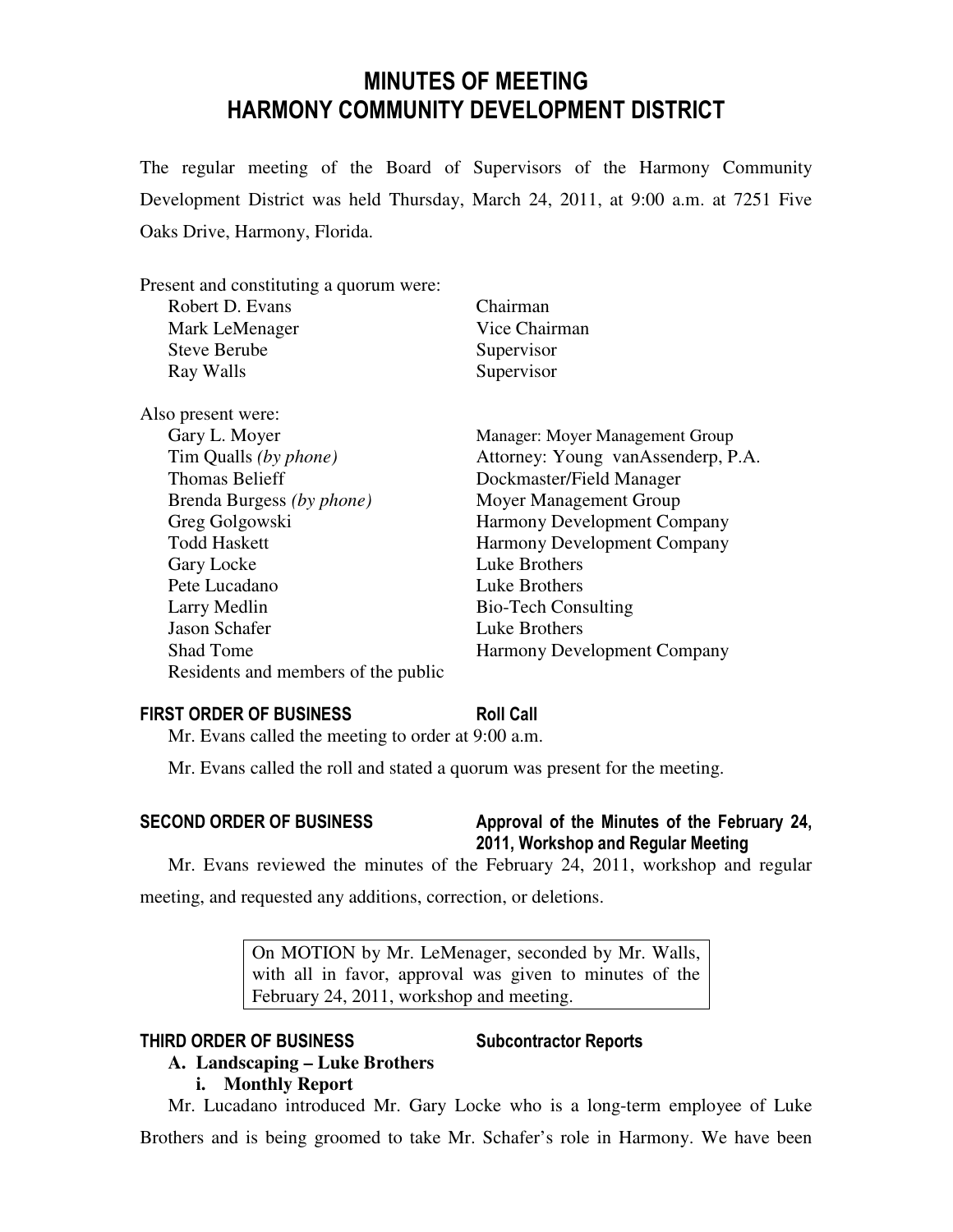discussing with Mr. Haskett that Mr. Schafer has a great opportunity for him and his family to get back to the golf course industry, and we are going to help him do that. Mr. Schafer has provided sufficient notice and is on track for helping train the new person to take his role. Mr. Schafer will be here until about April 15, 2011. Mr. Locke is somewhat familiar with Harmony and will be the new project manager.

Mr. Haskett stated I provided a brief report on what Luke Brothers tried to accomplish this month and the items that still need to be finished. They have really picked up the pace since our last meeting. Mr. Lucadano and I met the first week in March to discuss where we were versus where we needed to be, and it was a good meeting. They had made adequate progress but still not what I wanted to see, so we met again a week ago and from that meeting, I forwarded their operational plan, which will include 14 staff members full time throughout the entire year. That is the number that is needed on site. In the past week, we have seen quite a few people on property, more than 14. They got caught up on many of the things that they needed to, although there are still some areas of sod that need to be taken care of. That work will be scheduled for April. Fertilization was completed, and there is some spottiness out there and a few areas that still need to be monitored since they are not reacting as quickly as they should. The insecticide is scheduled for the first week of April and will include treatment for chinch bugs. Mulching still needs to be finished in some areas but they have sufficient staff on site to complete this work. We are seeing the results that we needed to see.

Mr. Lucadano stated I can tell you the great things we have done and try to state our case, but I want to thank you for the discussion we had at your last meeting. It is uncomfortable to be told that we are failing or that you are not satisfied with the results of the community or your expectations of the community or the project manager. There may be some sources of disagreement or perception, but the reality is that business does not get any better by good news. You need to hear bad news, and I needed to hear what your concerns, opinions and perceptions were. You could have simply terminated us and not told us those things, but instead, between Mr. Haskett's time and the Board's time, I appreciate that information. I walked out of the meeting last month with a couple resolves. The first is, we understood Mr. Haskett is spending way too much time, monitoring and chasing down the program, and that had to change. Second, we need to have a program that not only conforms to the contract specifications on time but also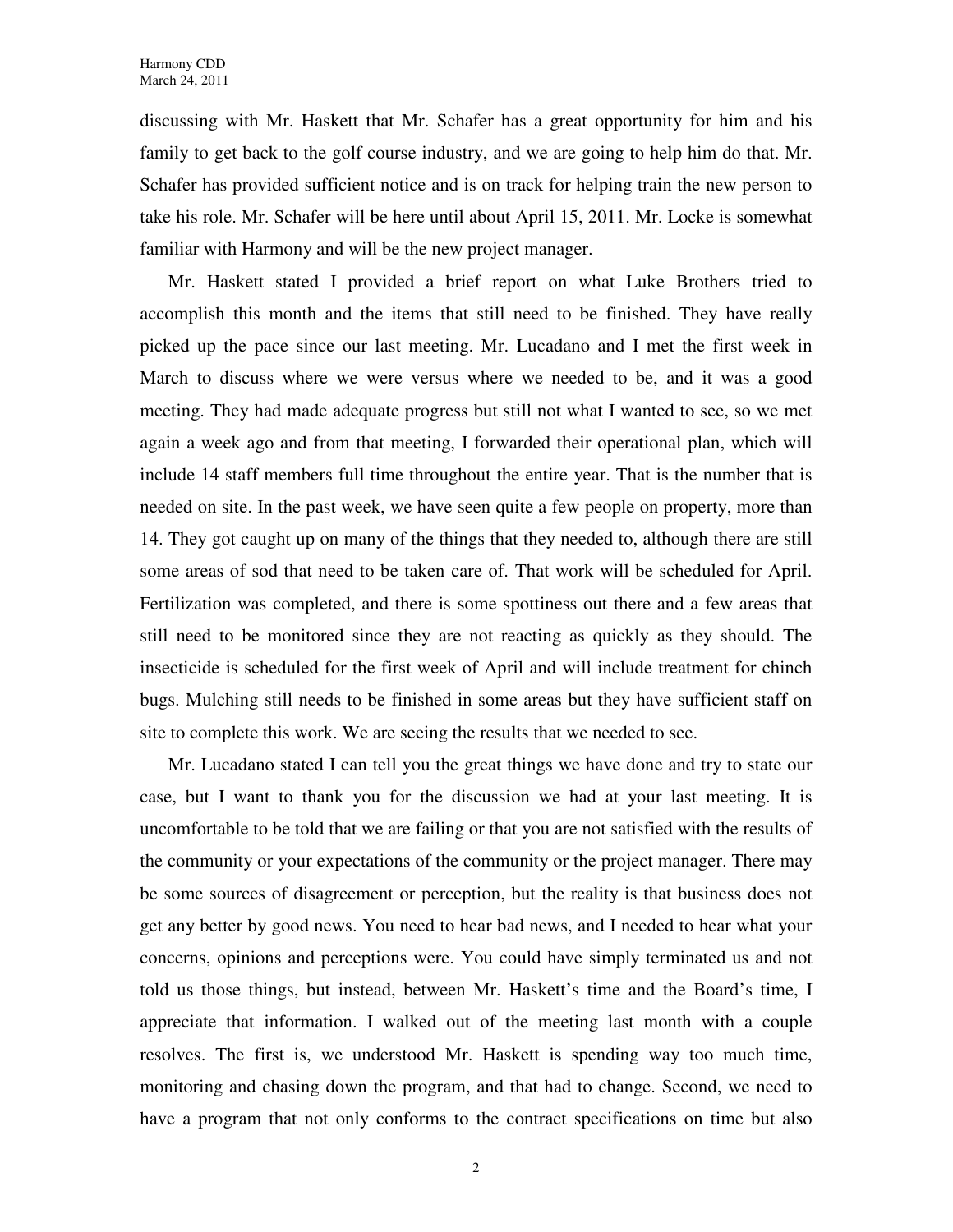performs to the quality level and expectation of everyone involved. We immediately worked on some quality communication tools. We have a standard notebook to log in all the reports, proactive communications with Mr. Haskett, schedules, and a mapping system. We got to work right away staffing the program including supplementing with outside crews to make sure that we did not have too many new people on the property at one time. Mr. Haskett and I had a second meeting because I cannot just take what you say and then do it my way. I want everyone to be comfortable and on board with the program. I appreciate the fact that Mr. Haskett told me what is good and what is not good and he feels we still need some work. We put the time, effort and resources into making those changes. We brought on some additional pieces of equipment as well as the staffing plan that is in place to make sure we not only have the people and equipment on site, but we have a means of communicating what we are doing so that Mr. Haskett does not start his day worrying about where everyone is and what they are going to get done. One of the things Mr. Haskett and I discussed is during the dormant season, there needs to be some reduction in force if we are getting a lot of cold weather. This year, we will do it very differently and there will be no changes in the program without Mr. Haskett's approval and proposed to him in advance. I will be very involved in that and until further notice, I am on property once a week to meet with Mr. Haskett. I will work with Mr. Locke during the transition to make sure there is no disruption in the commitments that we made and the promises that we made to the schedule, the contract compliance, and the quality that we expect. One of the things I am excited about that we are changing relates to staff. We are putting on a small parks and recreation crew, which is a small unit that will travel throughout the property. During my second meeting with Mr. Haskett, we discovered there is a quality issue with some of the pocket areas. These are attractive amenities and we are asking people in the community to come to these park areas, but we were not providing the sense of detail that they needed. We have put together a small crew with a Gator and a trailer that is fully stocked, and this crew will go from park to park every week and provide detailing and weeding as well as picking up trash and the mowing in those areas so that we have a strong sense of quality in those areas.

Mr. LeMenager stated that made my wife very happy.

Mr. Lucadano stated Mr. Haskett provided me with some feedback on the program in the past, that when he had a special concern or if there is an event or something that he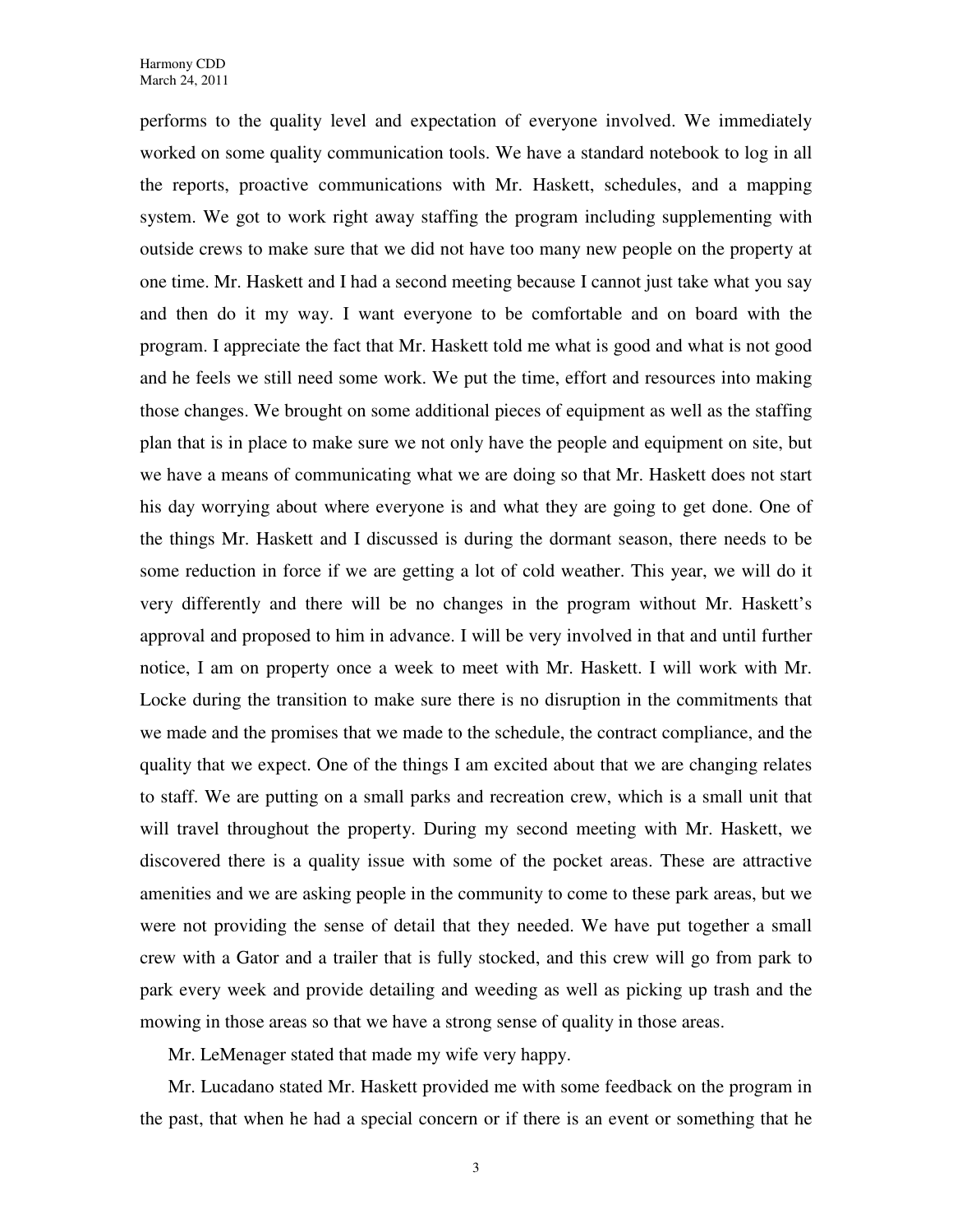sees, we cannot just keep pulling off the detail crew to handle those things. We need to have a team that has time in their schedule to accomplish those issues while keeping the main detail crew on task. This park and recreation crew will be able to provide both functions and keep the main crews on the property working on the majority of functions, which include large-scale mowing and detailing. The horticulture team can focus on the irrigation and pest control and keeping a good solid continuum of those services throughout the month. By no means are we there yet. You will want and need to monitor this and you need to be comfortable that what we are saying is what we are doing and that the efforts we are putting forth are consistent, accurate, and supported. My plans are to ensure that you are a great reference for me, that this community looks good and is something we are all proud of, and that our meetings here are positive. Only time will tell that and I ask for a chance to show you over the next 30 days.

Mr. Berube stated I wish I could believe you. I would like to, but I do not. This is the fifth meeting we have had with representatives of a contractor, and that is nearly unprecedented, as is the fact that we need to have these meetings with a contractor. It is also unprecedented that these are very uncomfortable meetings for you and for us. It is unprecedented for us to withhold payments to a contractor. That is not how we operate; we pay our bills. In fact, there are several bills that have been included this month that are late because they needed to be justified in order to be paid. This month, the regular invoice from Luke Brothers is not included, and I do not know if that is on purpose because the work is not finished or it is simply a timing issue in providing us with the invoice. I do not like that situation. We would rather pay our bills. We have had multiple meetings. The line on your letter under your title of President says "ensuring full legal compliance in reference to provisions of terms of the contract." You and I both know what the contract says, and there is not a tree or green plant that has a three-inch mulch ring around it. I realize that is a difficult task. I noticed one person a couple weeks ago had been doing some of that, but it stopped. You are out of compliance with the threeinch height on the cut of the grass. You are out compliance with the rutting, where they cut the same depression all the time. I know this because I spend a lot of time watching the crews. They cut in the same direction all the time. You are out of compliance with fluffing the mulch in the tree rings and plant beds. The contract calls for two times per cycle, and you have never fluffed mulch. The weeds go without saying. I do not know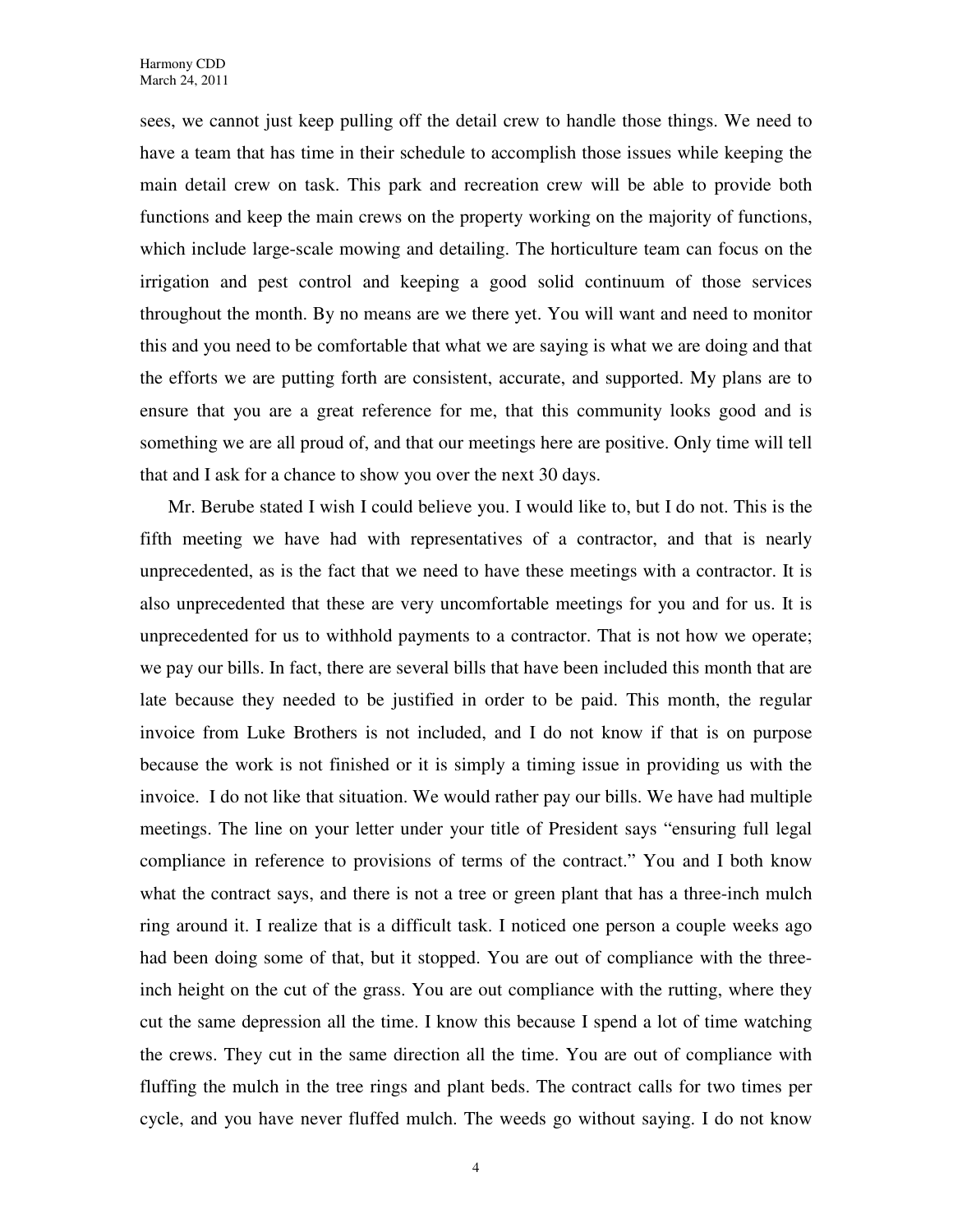where you stand on the replacement of sod. Some has started but there are still several thousand square yards of sod that still need to be replaced. We are supposed to receive 1,200 annuals per quarter. It has been my position that we have never received 1,200 annuals per quarter installed. Last month, I actually counted them and I found 840 annuals in the ground, and I was generous in the count being about 20% high, which means we might only have 700 or so annuals. I do not know if that is all the annuals you are going to install, but it seems to me that if they died, that is a pretty high death rate. I saw no evidence of dead annuals. They were all fairly fresh. For the last four or five months, we have been without an irrigation and a pest control technician. I understand Mr. Schafer has been going around checking the irrigation, but that is somewhat different than having a dedicated crew member with a truck turning on sprinklers and reviewing them. I know that because the incidents of broken sprinklers that I report to Mr. Haskett have risen dramatically. I never used to report broken sprinkler heads, but in the last four or five months, that number has risen and it takes a long time to get them repaired. The pest control technician is important. All of the chemicals that we apply require someone experienced so that he does not scatter fertilizer in the streets. I am very frustrated and I said this a year ago. We met a year ago and someone on the Board asked if they should be fired, and I said yes. I am still very much along those lines. I heard what you said and you want to see what happens in time, but we keep hearing the same story. I thank you for the information at the last meeting. I learned a lot from it and we have a new plan in place, which resulted in a new binder that is maintained by Mr. Haskett. We keep talking about the same things. It is a different deficiency month after month. Now Mr. Schafer is leaving. I realize he has an opportunity, but I have to think that the difficulties in managing this property in some way, especially with the timing of his departure, have something to do with his leaving the company. Truly, I would like to believe you. I think you are a nice guy. Something is wrong. This property either taxes your ability to manage the whole project or we are too demanding. I actually think we are pretty accommodating, but I am not happy. I watch what is going on. The mulching was done yesterday. You were on my property yesterday and skimmed the grass on Bear Grass Park and have replaced the sod there twice since you have been here, but it needs to be replaced again. If there is a place where you do not want to be deficient, it is probably outside the house of an outspoken Supervisor.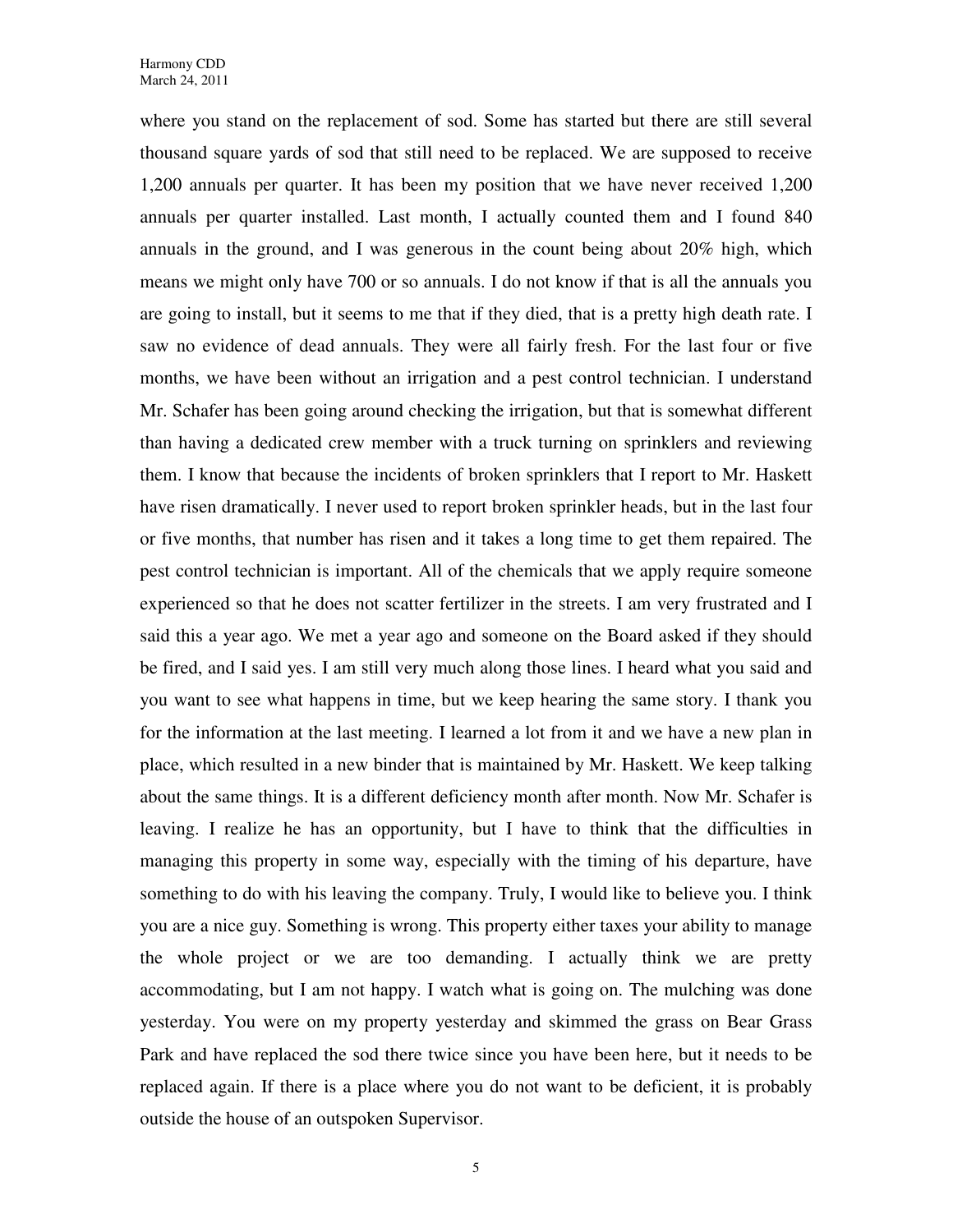Mr. Walls stated I will tone down my comments from last month. I will take you for your word this time around, but I will start looking at other companies to see what kind of service other neighborhoods are receiving. I will give you time to do what you say you are going to do. If it works, then I will stop looking. In the next few months, if this does not work, then I think we will have to look at another option.

Mr. LeMenager stated I am certainly willing to give Mr. Locke the opportunity to prove himself. Since the last meeting, I find myself in agreement with Mr. Haskett that there has been a noticeable change in the last few weeks. We have seen these noticeable changes in the past, and then you have slipped back from those noticeable changes. The real point is, do not slip back again. That is the bottom line. I think it is fairly common in your industry to have reduced staffing in the winter. That means we start complaining in January and February because the community starts looking awful. I think we touched on it last month, wondering if we would actually get anything different from any other company in terms of industry practice of reducing staff in the winter. I have seen plenty of action in the last few weeks, so keep it up.

Mr. Berube stated I heard what Mr. Haskett said. What is your confidence level in this new plan: 40%, 50%, -20%, 110%?

Mr. Haskett stated Mr. Lucadano and I had a very serious meeting about everything, and I think we are seeing the results of that meeting and his commitment in writing on the staffing levels. As I told Mr. Lucadano, when winter comes, we will consider cutting back on staff so that we do not see people standing around with little to do. It has taken a lot to get to this point, but I think the Board's discussion that you are seriously considering terminating their contract was instilled in them at the last meeting. This is a huge contract for any landscape company. The reality is, if the contract was terminated today, we would survive but it will not be easy. The condition of the landscape can be improved and that is what we are looking for. My confidence level has increased and it is much higher than it was in the past.

Mr. Berube asked is it your recommendation that we continue in the same direction we are proceeding now, based on the new operational plan? Their contract expires September 30, 2011, so sometime in July is when we should review where we stand.

Mr. Haskett stated I am sure we will have in-depth reviews at each meeting from this point forward. I think there will be a lot more attention to detail. I am sure there will be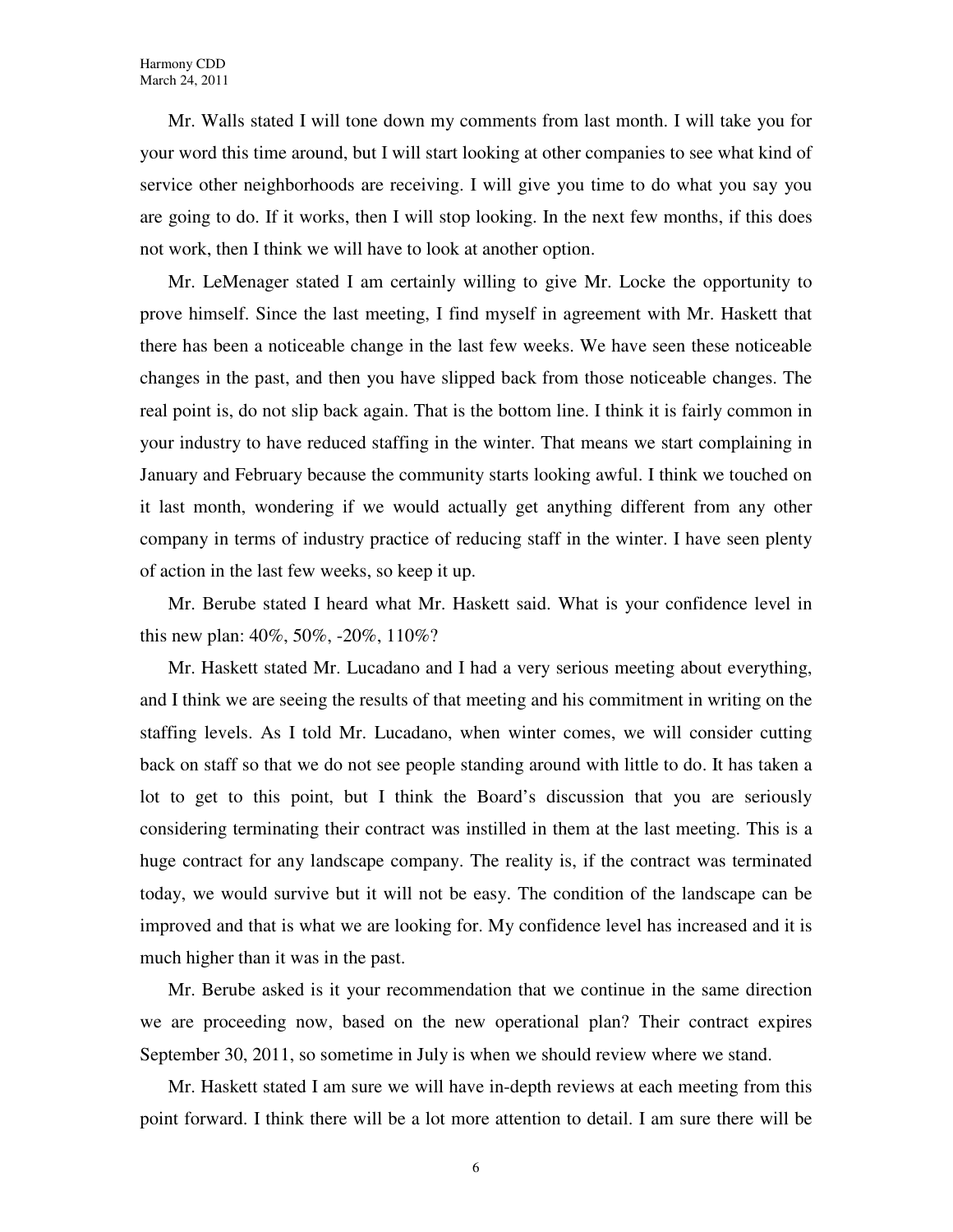some issues that will come that are not being addressed, but I am hopeful they will be minimal.

Mr. Berube stated one of the elements that has come up lately is a significant amount of dead sod that has been replaced, and I do not believe you would disagree with that. It is important that it gets replaced. However, it would be better if that sod was managed early on before it dies. When you replace sod, the reason is to make the community look good. The other issue is the water needs to be turned on to water in the sod, a significant amount of water. We are over our budget on irrigation. It will not cause a problem with our budget, but the fact that Luke Brothers replaces sod "at no charge" is still not free since the CDD has to pay for the water. The idea of the MAXICOM system is to monitor irrigation use, but when you install large areas of sod, they need watering for a long time, and that causes the irrigation line item to be over budget. I would like to believe Mr. Lucadano, but that is where I stand at this point. Everyone else seems willing to give you another opportunity, so I would be outnumbered if this came to a vote. I am willing to go along with the rest of the Board for a little while longer.

Mr. Schafer stated I have been on site for 15 months, and we have tried different approaches. This is a good plan, especially for the parks and the specialized crew to look after all the small parks, which is something that was missing. I think this will solve a lot of the detail problems and the attention to detail will be significantly increased. Regarding the sod, this is the driest period from October to February that we have had in 80 years. Harmony really does need that supplemental rain. There are areas where the irrigation will barely keep it alive, but you need rain to keep the grass alive. Last April we discovered that Harmony had chinch bugs and they have built up a resistance to the insecticide we were using, especially on Schoolhouse Road. That area was treated several times, to no avail since the chinch bugs kept coming back. Last summer, we switched to the most potent, most expensive insecticide available, which is Arena. We applied that to Schoolhouse Road and it worked immediately. This year, we will treat the whole property with Arena and it will cost us about \$5,000. I think the instances of sod having chinch bugs this year will be very minimal, if any.

Mr. Berube stated I hope we can have more positive meetings with Mr. Locke than we have had in the past because they are not pleasant, for any of us.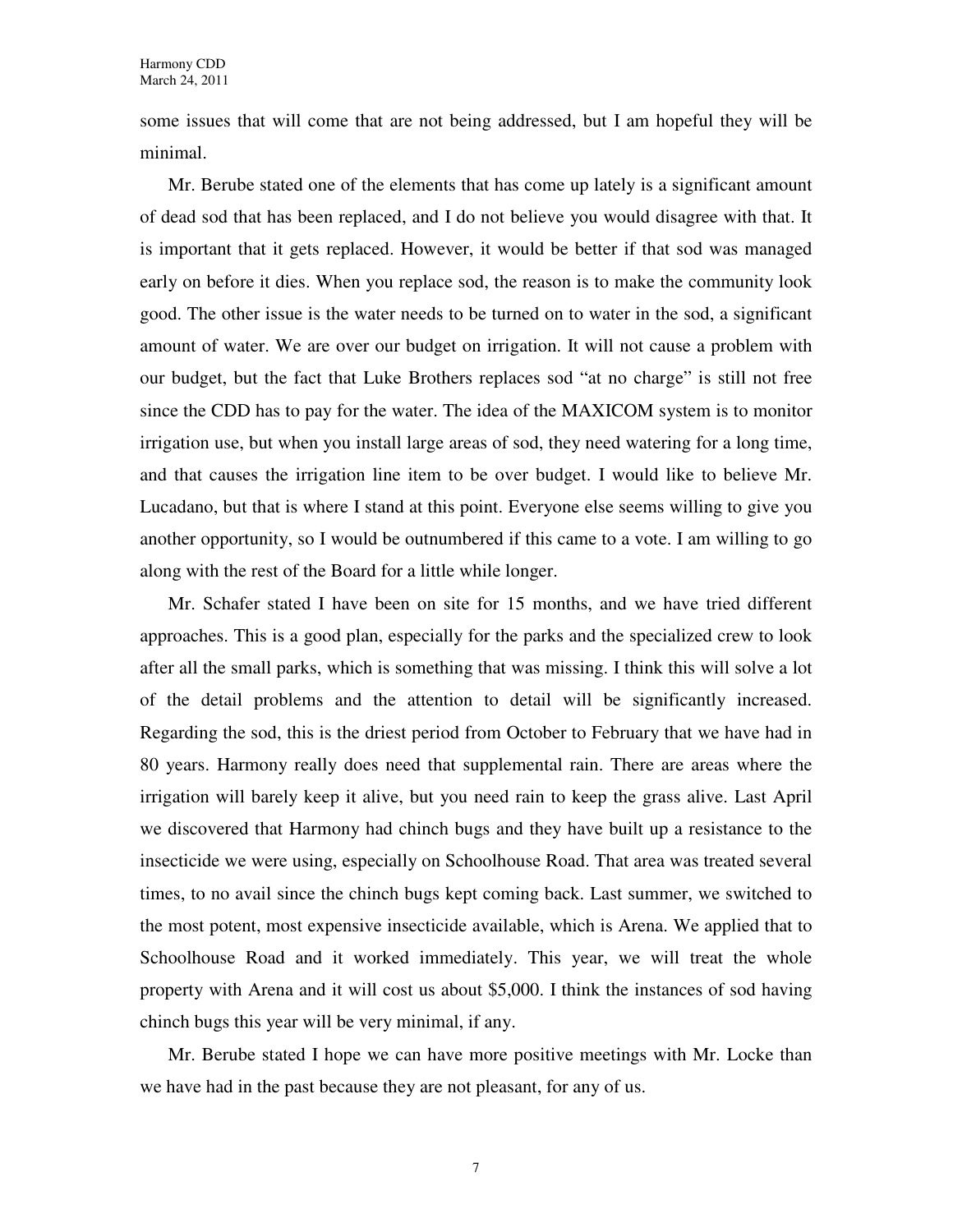Mr. LeMenager stated I want to expand on something Mr. Berube said, which is also something that Ms. Kassel has mentioned in the past and what I always mention to people in real estate when they come here in the winter and I am showing them around and they are surprised things are not all pretty and green. I think part of the problem we have is that Florida's natural color in the winter is brown, not green. I wonder to what extent we should use this as an opportunity to get rid of the incredibly wasteful St. Augustine turf. Why do we keep installing St. Augustine, when we know the chinch bugs love it and it requires an enormous amount of water, when the only reason is to create a green turf in the winter, which is not Florida's natural color? It is a never-ending battle that we will never win. Why are we using so much St. Augustine in a community that is supposed to be green? I offer that as a thought.

Mr. Haskett stated I have discussed this with Mr. Schafer. Some of the large areas, such as Five Oaks, we might want to put in native grasses and get rid of turf altogether. As we move forward with larger areas, we will consider having that done.

Mr. LeMenager stated I think you will certainly have some support from the Board if you want to do that.

Mr. Berube asked how much turf area do we have? Is it somewhere over one million square feet?

Mr. Haskett stated it is pushing four million square feet.

Mr. Berube asked is there a grass that is green the winter?

Mr. Lucadano stated generally what we see is overseeding it with rye, like what golf courses do. In the summer, it will burn off, but the problem with overseeding Floratam with winter rye is the need for pre-emergent treatments on the turf.

Mr. Berube stated it sounds like our choices are (1) St. Augustine turf, which goes brown in the winter, (2) some other grass that really turns brown, or (3) something other than turf. I am just trying to get a handle on four million square feet and how much it will cost to have a grass that stays green, but there is no choice like that. What does it cost to replace one square foot of St. Augustine?

Mr. Lucadano stated including the labor to kill it and replace it, the cost is about \$.48 per square foot.

#### **ii. Pets Getting Sick in Harmony**

Mr. Evans stated we had a lot of pets getting sick and we were trying to see if there was a nexus between the spraying application and these animals getting sick.

8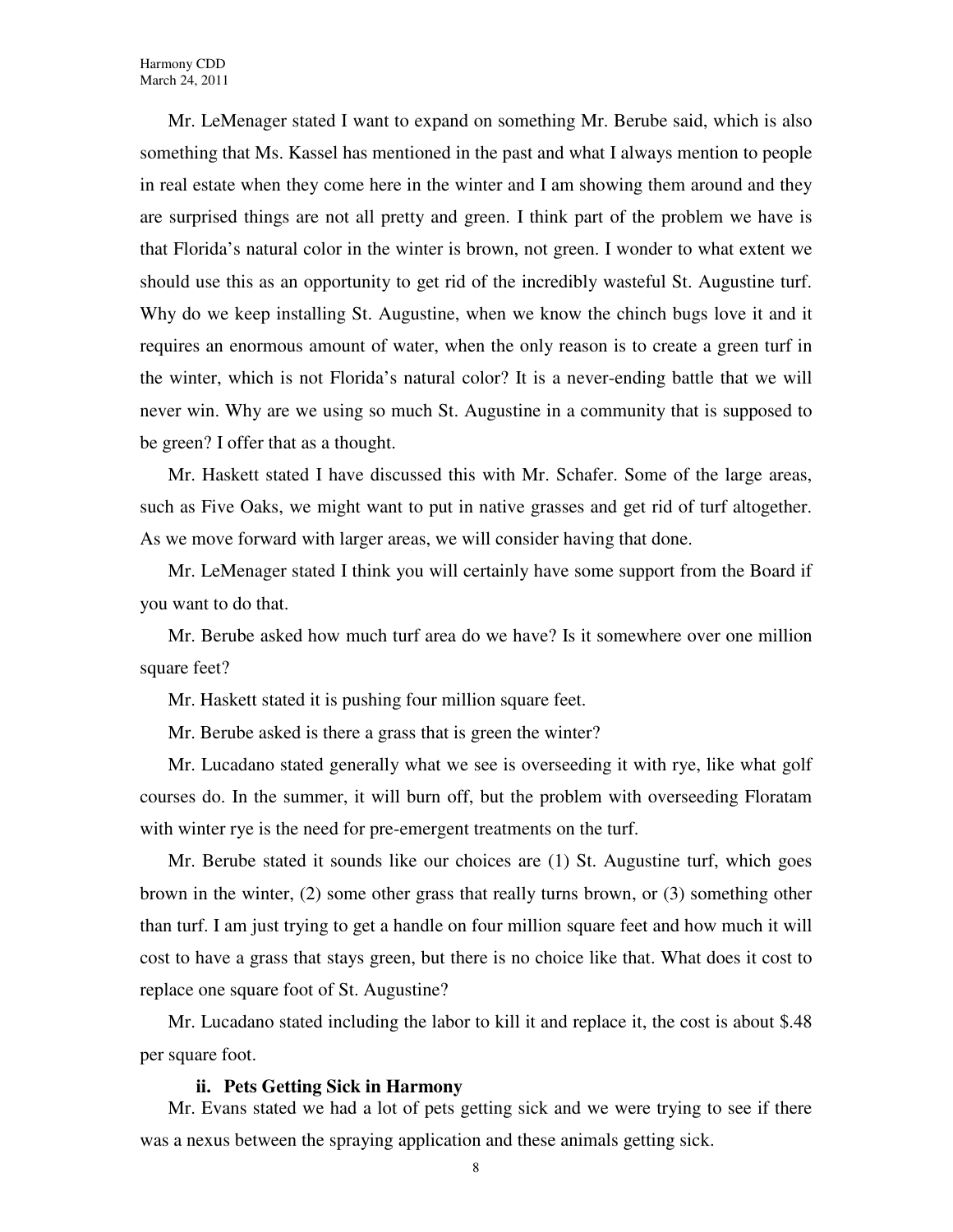Mr. Lucadano stated there are three toxicity levels in the average commercial pesticides that are used. They are rated with three different tag warnings: Danger, Caution, and Warning. Caution is the lowest toxicity level, and we have never used anything higher than a caution level on this property. We always flag those areas. If the chemicals are directly ingested by a pet in a large dose, that could be fatal. But the chances of a pet directly ingesting that much chemical and that much product are very low, with the dispensation rates and enviro-transpiration rates since the product is dry within 30 minutes after the area has been treated. The chances of a pet getting sick from what we are spraying are very low.

Mr. Haskett stated this was discussed last month and it was noted that Luke Brothers had not performed any applications of pesticides since November, so the pets getting sick is not related to chemicals being used.

Mr. Evans stated this is a sensitive issue and everyone wants a strong assurance that the chemicals are not the issue. It does not negate the fact that a lot of pets are getting sick. If it is not the pesticide, then what is it? Is it something related to landscape maintenance or is it coincidence? We just want to provide a comfort level to the residents. Landscape chemicals are not the issue, but it may be something else unrelated to pesticide applications.

Mr. Berube asked if you treat an ant mound in the dog park, typically I see the ant mound with a brown granular product on it. My recollection is that is left the way it is, which is the typical application. Can we do something different?

Mr. Schafer stated we do not use a granular product anymore. We use the same chemical we use on the turf for chinch bugs, and we use it on a backpack sprayer. The products that you are referring to is a bait that we used to use, which you have to leave since it is a bait that we want them to take to their mount. The spray we are using is dry in 15 to 20 minutes, and there is no transferrable product left.

### **B. Aquatic Plant Maintenance – Bio-Tech Consulting**

Mr. Medlin reviewed the monthly aquatic maintenance report as contained in the agenda package and is available for public review in the District Office during normal business hours.

Mr. Medlin stated we provided three treatments in March, and today will be the third treatment. We are spraying emergent to try to get ahead of the spring growth. The algae problems are manageable. We have not seen too many significant algae blooms, and we

9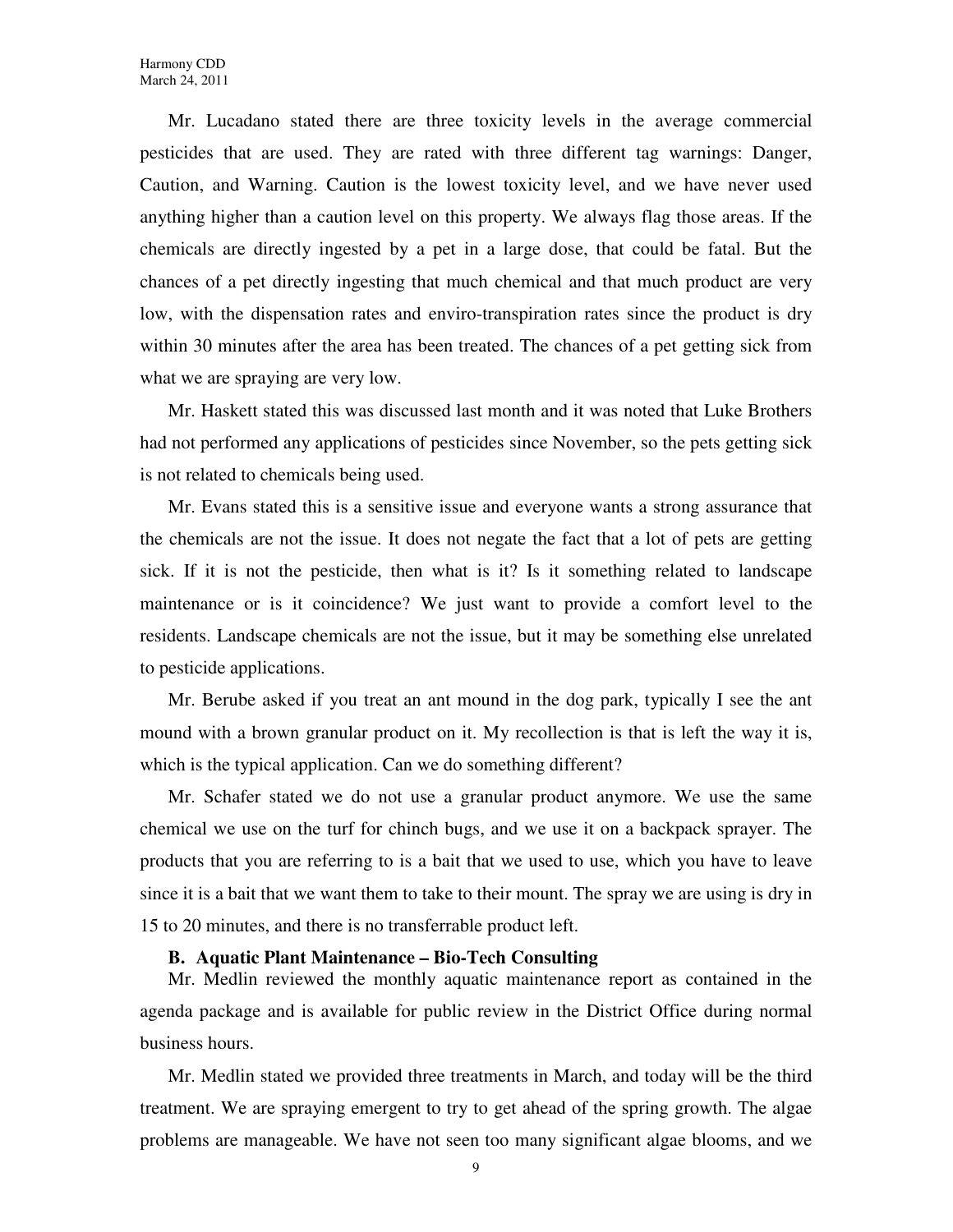check on that in the ponds every time we are here. The second planting project is scheduled to begin tomorrow in the ponds that the Board approved.

Mr. Berube stated I realize that you are performing according to the contract and the scope of services that we gave you. I went to a stormwater management seminar last month given by South Florida Water Management District (SFWMD). One of the things that came up is spraying for algae and other plants along the shorelines of these ponds, and that is generally regarded as not the best practice. They also indicate that until 50% of the surface water is covered, you really should not manage the ponds too much. As I have observed, some of your spraying is in the center of the ponds and not on the algae. Some spraying is also along the edge of the pond where algae congregate. If the algaecide that you are spraying comes in contact with another plant, will it harm that plant?

Mr. Medlin stated no, not the algaecide itself. Sometimes there are other algaecides or chemicals that you mix with it that can damage those plants.

Mr. Berube stated some of the plants that you are treating with herbicides include bladderwort and spikerush. When I look at the SFWMD invasive plants list, those do not appear on that list. Why are you treating those plants if they are not considered invasive? I know one reason is so that we do not have hydrilla throughout the ponds. My point is that we are starting to install new plants tomorrow, but yet we have you spraying other plants in the ponds, when the purpose of plants in the ponds is to suck up algae.

Mr. Medlin stated the best reason is for aesthetics. I have a good idea of what I think you want these ponds to look like. I treat algae almost 100% because some people do not like any amount of algae. Spikerush and bladderwort are not on the invasive list, but they tend to take over the ponds with very thick mats, and they will get topped with algae themselves, which does not look good. I would think no one would accept the look of the ponds if those plants were allowed to grow. There is a balance of trying to treat those plants. When I spray, I need to be careful to spray only the noxious plants and keep the spray off the good plants. It is a matter of placement of the spray.

Mr. Berube stated I am seeking information and I am not saying you are doing anything wrong. What came out of the seminar is that spraying of any kind is generally becoming regarded as less than best practice, especially for environmental communities. I think we are going to need to change our pond management at some point and next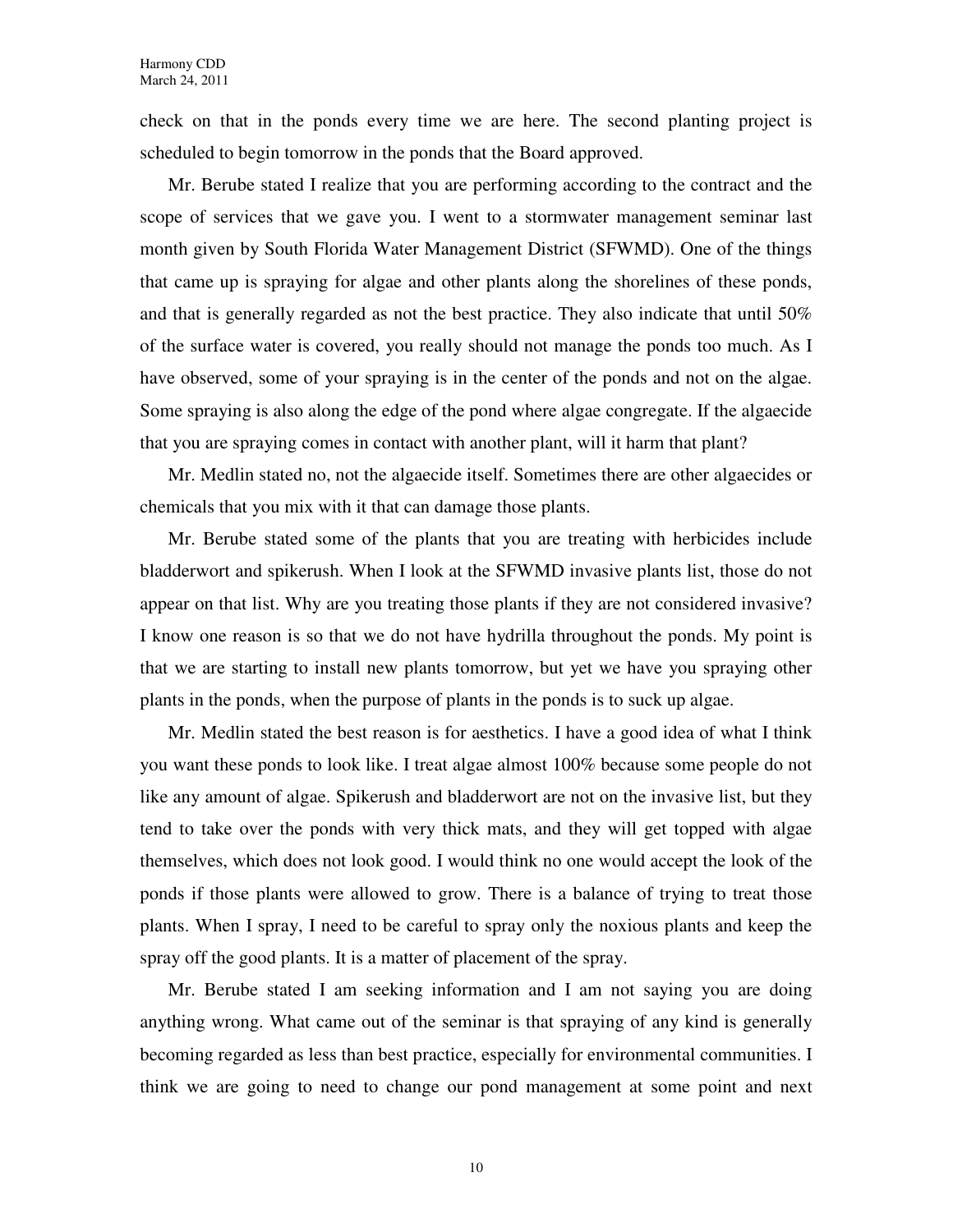month I would like to discuss this in detail. We may be looking to work together on a pond management program to prevent a large amount of chemicals going in the water.

Mr. Medlin stated that is interesting because I have not been to any seminars that have said spraying is bad. In my experience, I have seen the reduction of algae and the fish and birds are not dying. We are creating something unnatural by digging these ponds and you do not always find that natural balance like you have at Cat Lake or Buck Lake. What we try to do with the chemicals is strike a balance with the plantings.

Mr. Berube stated you are not doing anything wrong because you are doing what we have told you. I think we need to modify what we are doing.

Mr. LeMenager stated to an extent, this goes along with the comments I made on the turf. I think we are doing a lot of things to make the community look a certain way. Everyone needs to be aware that there is a cost to that to try to defeat nature in the winter.

Mr. Berube stated all the fertilizer we apply to make green lawns eventually ends up in the ponds.

Mr. LeMenager stated I am in complete agreement. Perhaps we need to rethink the balance between something that looks like it belongs in Disney and something that belongs in the real world.

Mr. Walls stated I was going to bring up exactly the same thing. I am fine with a little bit of a natural look. It does not bother me in the least. I have a problem with aesthetically maintaining ponds that we do not own. I am fine with the stormwater aspect in keeping them working as they are intended to work, but not spending a lot of money to aesthetically maintain ponds that are not ours. I am not saying it is wrong but it bothers me a little.

Mr. Berube stated I would like to discuss this in detail next month since there are some simple practices that can be implemented. We can make them look good and have them work efficiently.

Mr. LeMenager stated it is not inappropriate for Mr. Berube to send us an email with that information. We simply cannot respond to it.

Mr. Moyer stated one of the residents has a question they wrote on a speaking request form. Does resident activity have an impact in anyway on the health of our aquatic plant life?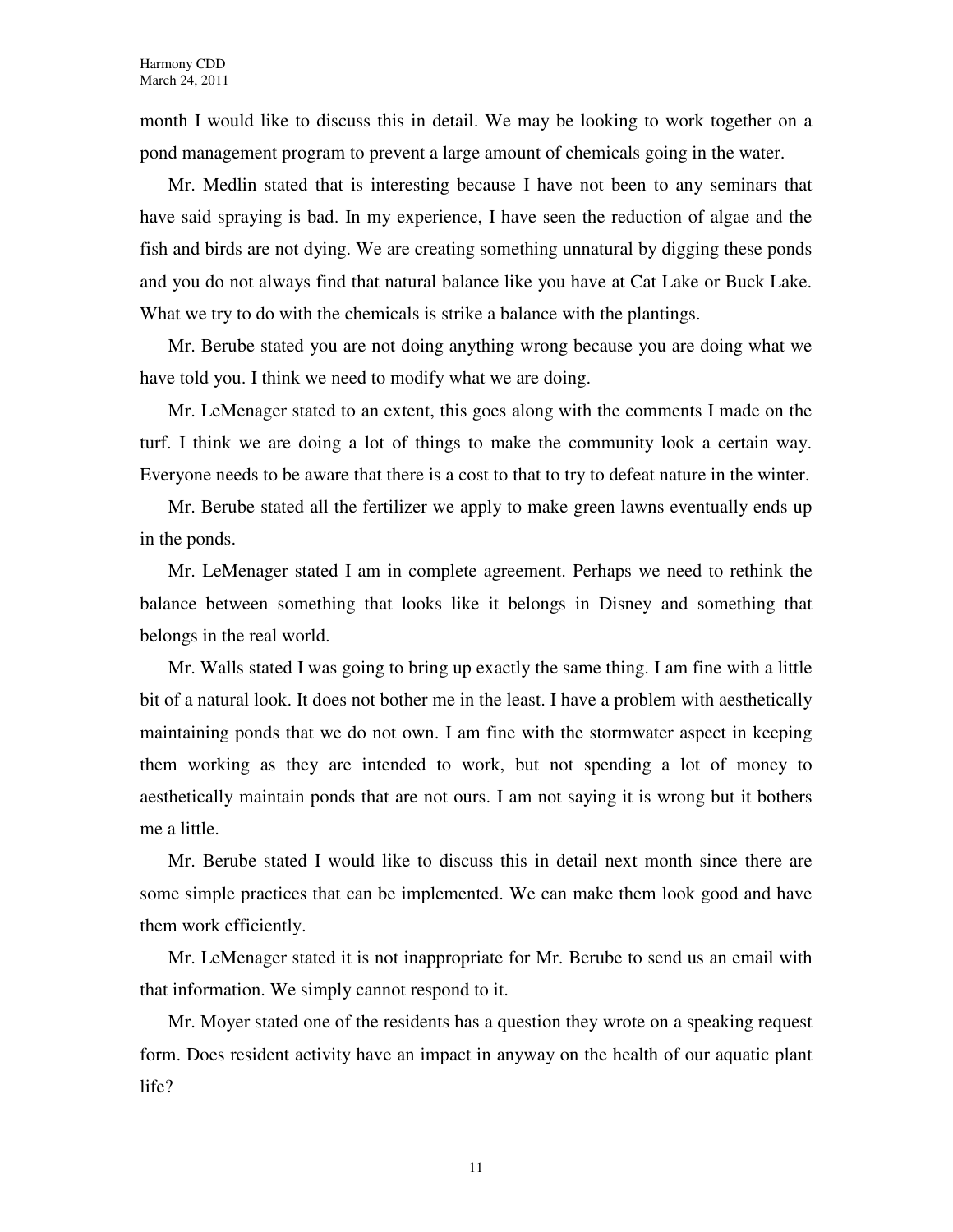Mr. Medlin stated I noticed one resident has been weed whacking some plants at the shoreline.

Mr. Moyer stated over fertilizing will obviously cause some problems.

Mr. Medlin stated that is correct.

Mr. Moyer stated another resident has a related question. Is the algaecide harmful in any way to animals or humans?

Mr. Medlin stated the algaecides and herbicides that we use have been tested on animals to make sure they are safe. An animal or human would have to ingest an incredible amount of the product, well in excess of the label rate, before they get sick. All of our products have a caution level, just like the products that Luke Brothers uses. They work on systems that have chlorophyll and they interrupt the acid process in plants and algae. They are not like insecticides that work on the central nervous system for insects and can also harm humans. These are a completely different class of chemicals. I would say that they are very safe, especially at the rates we are using because we are not using very much of the chemical.

#### **C. Dockmaster/Field Manager – Buck Lake Boat Use Report**

Mr. Belieff reviewed the monthly boat report as contained in the agenda package and is available for public review in the District Office during normal business hours.

Mr. Belieff stated the motor was replaced under warranty in the bass boat. We replaced the batteries and fittings in the solar boat and it is operational.

Mr. LeMenager stated I thought we decided to sell the solar boat.

Mr. Berube stated we did. We have been cleaning it up and replacing batteries in order to put it in the water. If we are going to sell it on eBay or wherever, I think it needs to be in the water since most purchasers will want to try it out.

Mr. LeMenager stated I would agree with that.

Mr. Berube stated our goal is to get it back in the water this week.

Mr. Belieff stated now that it is working, people are requesting to be able to use it.

Mr. LeMenager stated that is interesting, after receiving this report for months and years showing no usage, and now people will be upset if the solar boat is sold.

Mr. Berube stated I think there was a rumor floating in the community that the solar boat would not go very far and it would run out of power before you could return to the dock. That rumor had some truth to it in recent months with bad batteries, but when it goes back in the water, I will take it out for a test run to make sure it works and to be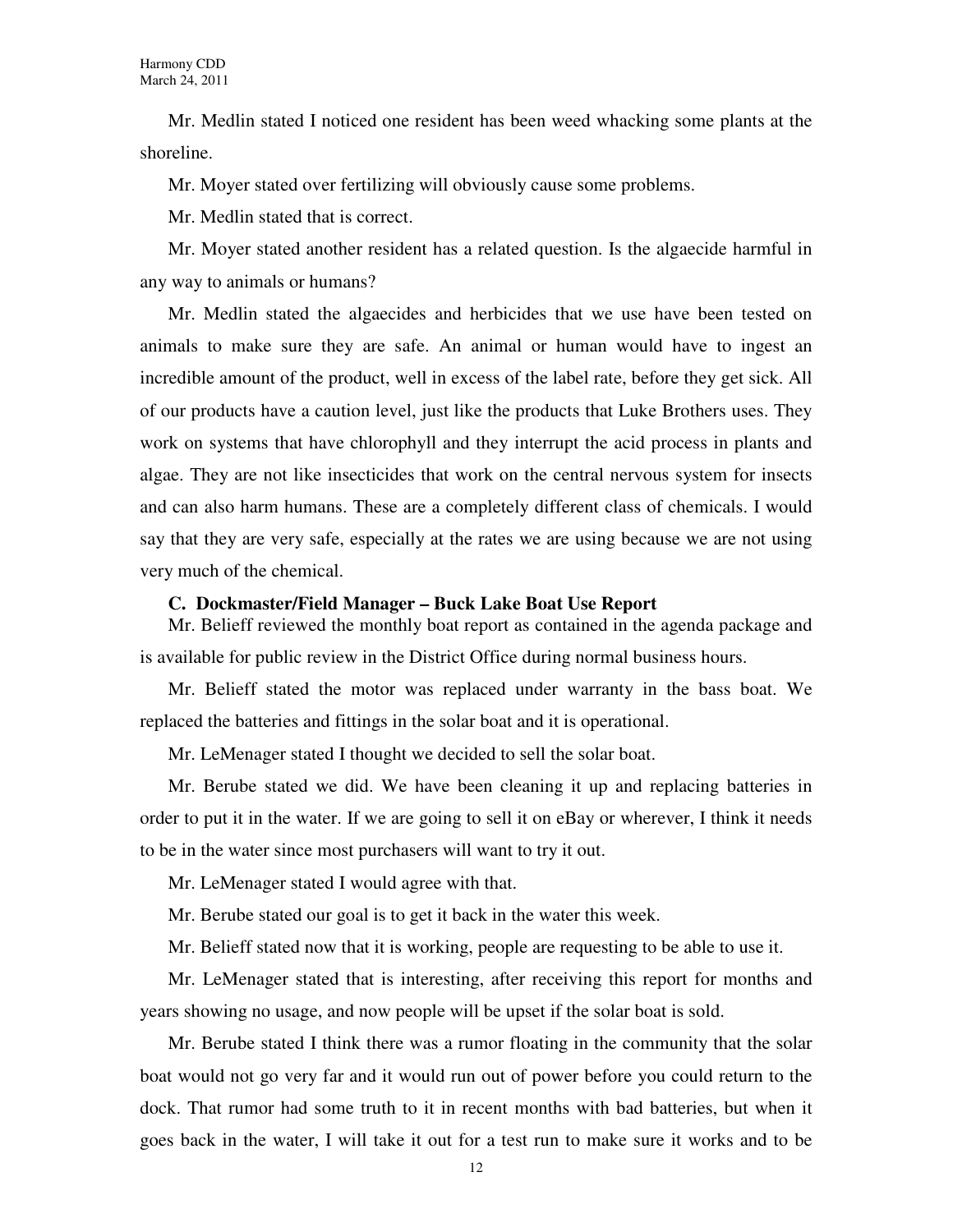confident of its reliability. If people start using it, perhaps we can rethink our position to sell it. We need to be sure it works, either way.

Mr. Belieff stated with the warmer weather, the kayaks are also being used more often.

Mr. Berube stated something I mentioned to Mr. Haskett is that sometime in the near future, we will probably need to spend some money at that dock. Some of the plastic electrical conduits are broken, which I repaired within the last few weeks. I also noticed that two piers are off angle. It is not a danger but at some point, we will need to reset those piers into the water and doing some other maintenance work on those docks.

Mr. LeMenager stated that is something we should include in the budget for next year.

Mr. Berube stated yes, that is a good idea.

Mr. Walls stated I noticed the new fence has been installed this past weekend. It looks good.

## FOURTH ORDER OF BUSINESS Discussion Item: Fishing in Retention Ponds

This item was discussed in conjunction with item ii under the Developer's staff report.

## FIFTH ORDER OF BUSINESS District Manager's Report **A. Financial Statements**

Mr. Moyer reviewed the financial statements, included in the agenda package and available for public review in the District Office during normal business hours.

Mr. Berube stated the finances look pretty good.

On MOTION by Mr. Walls, seconded by Mr. LeMenager, with all in favor, approval was given to accept the financial statements as presented.

## **B. Invoice Approval #131 and Check Run Summary**

Mr. Moyer reviewed the invoices and check summary, which are included in the agenda package and available for public review in the District Office during normal business hours, and requested approval.

Mr. LeMenager asked to follow up on Mr. Berube's comment earlier, is there a reason why Luke Brothers is so far behind in billing us?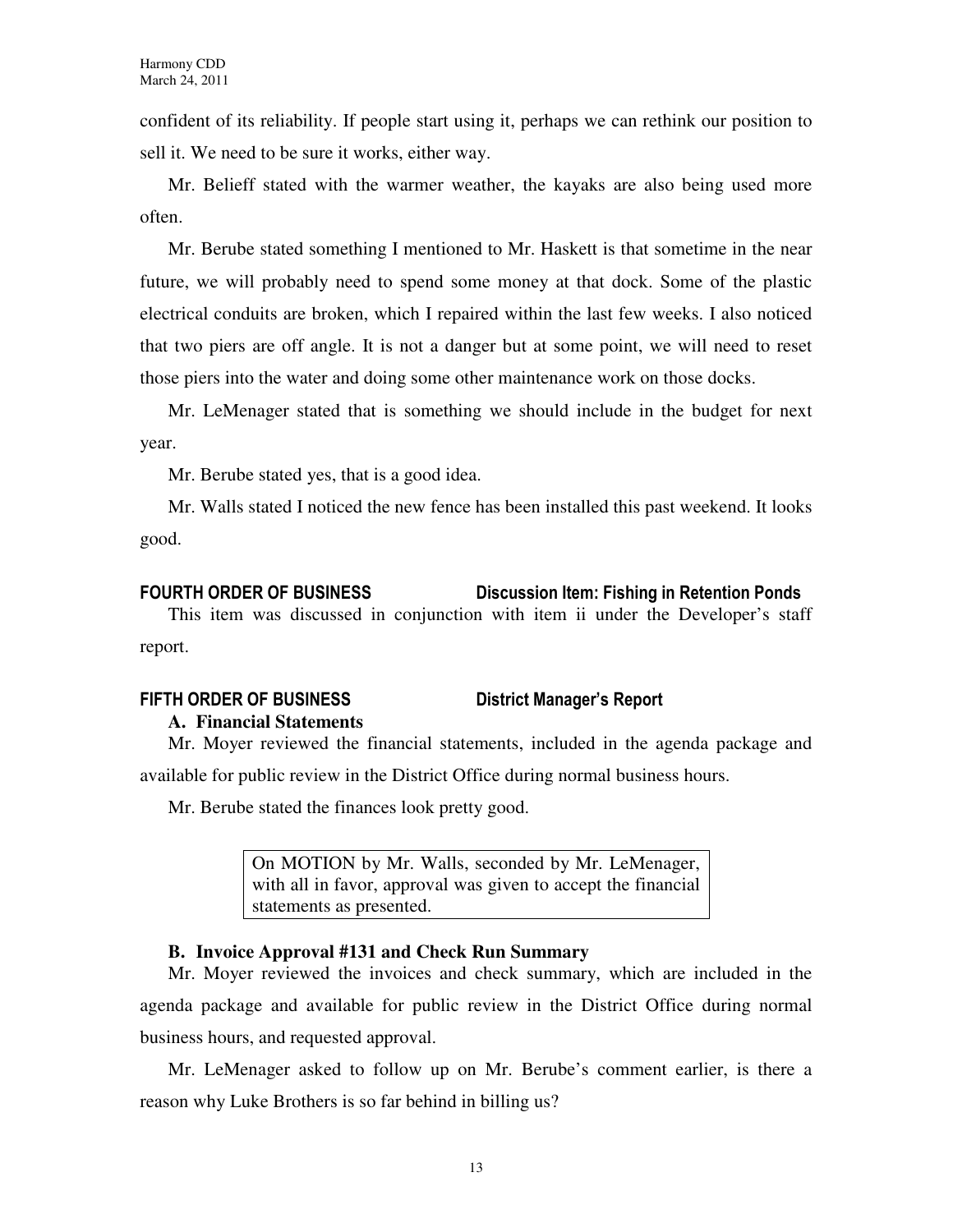Mr. Haskett stated their invoices were submitted just this week and missed the deadline.

Mr. Moyer stated regarding the question last month whether or not those invoices are accrued, as you can see in the notes to the financial statements, they are being accrued.

Mr. LeMenager stated I was certain they were.

Mr. Evans stated we received an additional invoice to be included in this list from Hydrocom Technologies.

Mr. Golgowski stated this invoice was just submitted yesterday and I still have some questions on it.

Mr. Evans stated this invoice is being submitted as though it is accurate.

Mr. Golgowski stated it may be, but I suggest holding it until next month.

Mr. Evans stated I had some questions on that invoice, as well.

On MOTION by Mr. LeMenager, seconded by Mr. Walls, with all in favor, approval was given to the invoices as presented.

## **C. Public Comments/Communication Log**

Mr. Moyer reviewed the complaint log as contained in the agenda package and is available for public review in the District Office during normal business hours.

## **D. Consideration of Resolution 2011-03 Amending the Fiscal Year 2011 General Fund Budget**

Mr. Moyer reviewed Resolution 2011-03 amending the fiscal year 2011 general fund budget for certain modifications to bring items in Luke Brothers's contract under an Assistant Field Manager position that we did hire. The Board adopted the budget but we did not make those changes to those line items. This Resolution identifies the various line items within the budget to be adjusted up and down. The net difference is that we ended up being able to add \$10,000 to contingencies while still being able to cover all the costs that we made with these adjustments.

Mr. Evans stated it is basically a reallocation of dollars to specific line items.

Mr. Moyer stated that is correct.

On MOTION by Mr. Walls, seconded by Mr. Berube, with all in favor, approval was given to Resolution 2011-03 amending the fiscal year 2011 general fund budget.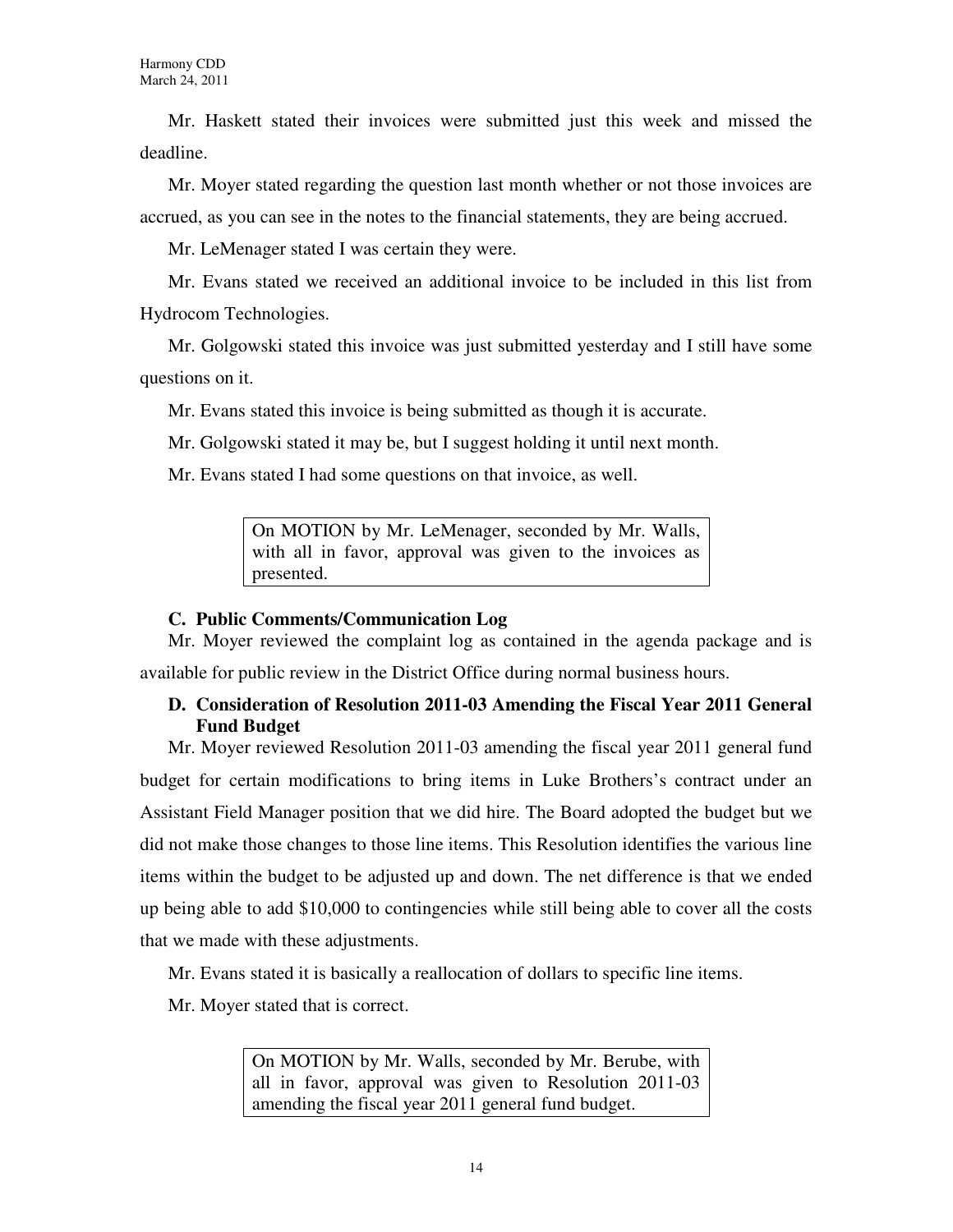### SIXTH ORDER OF BUSINESS Staff Reports

#### **A. Attorney**

Mr. Qualls stated I appreciate you allowing me to participate by phone today. The legislative session is in full swing and there is a Bill going to the floor that we are monitoring. Mr. LeMenager made a comment earlier that it is not inappropriate for Mr. Berube to send an email to the rest of the Board. Technically, that is correct; however, I would caution you in doing that because it is out of your control at that point. If a Supervisor happens to respond to that email, then someone could argue that a meeting was taking place. I think a better practice would be for Mr. Berube to forward the information to the District Manager, who can then send it to the Board.

#### **B. Engineer**

Mr. Moyer stated based on discussions and items that come up at this meeting, if we need to invite Mr. Boyd to the next meeting, we will do that. Otherwise, we will continue with the same basic policy that the Board approved at the last meeting.

Mr. Berube stated there is an invoice in this month's agenda package for a repair to a sewer cover in December. Mr. Boyd is the one who initiated that repair. Apparently, we paid this \$475 bill, which is not a significant amount of money. Who owns the sewer system? Apparently we repaired it because the manhole cover was in our right-of-way. If that manhole cover was damaged in the street, we probably would not have repaired it.

Mr. Evans asked was it sanitary or stormwater?

Mr. Moyer stated stormwater.

Mr. Evans stated if it is part of the stormwater system, then it is a District expense. If it is the sanitary manhole, that belongs to the County.

Mr. Moyer stated I will ask Mr. Boyd to answer that question.

Mr. Berube asked if a stormwater manhole in the street is damaged, who repairs that?

Mr. Evans stated you mean the culverts that are along the curb for the stormwater system. That belongs to the County. If it is the system that comes through the easement and ties into our lakes or to any of the lakes that are part of the stormwater system, it is the District's responsibility to repair. It depends where it is.

Mr. Berube stated this was in the easement, which is why we paid the invoice. It struck me that it was not our system, but now I believe it was.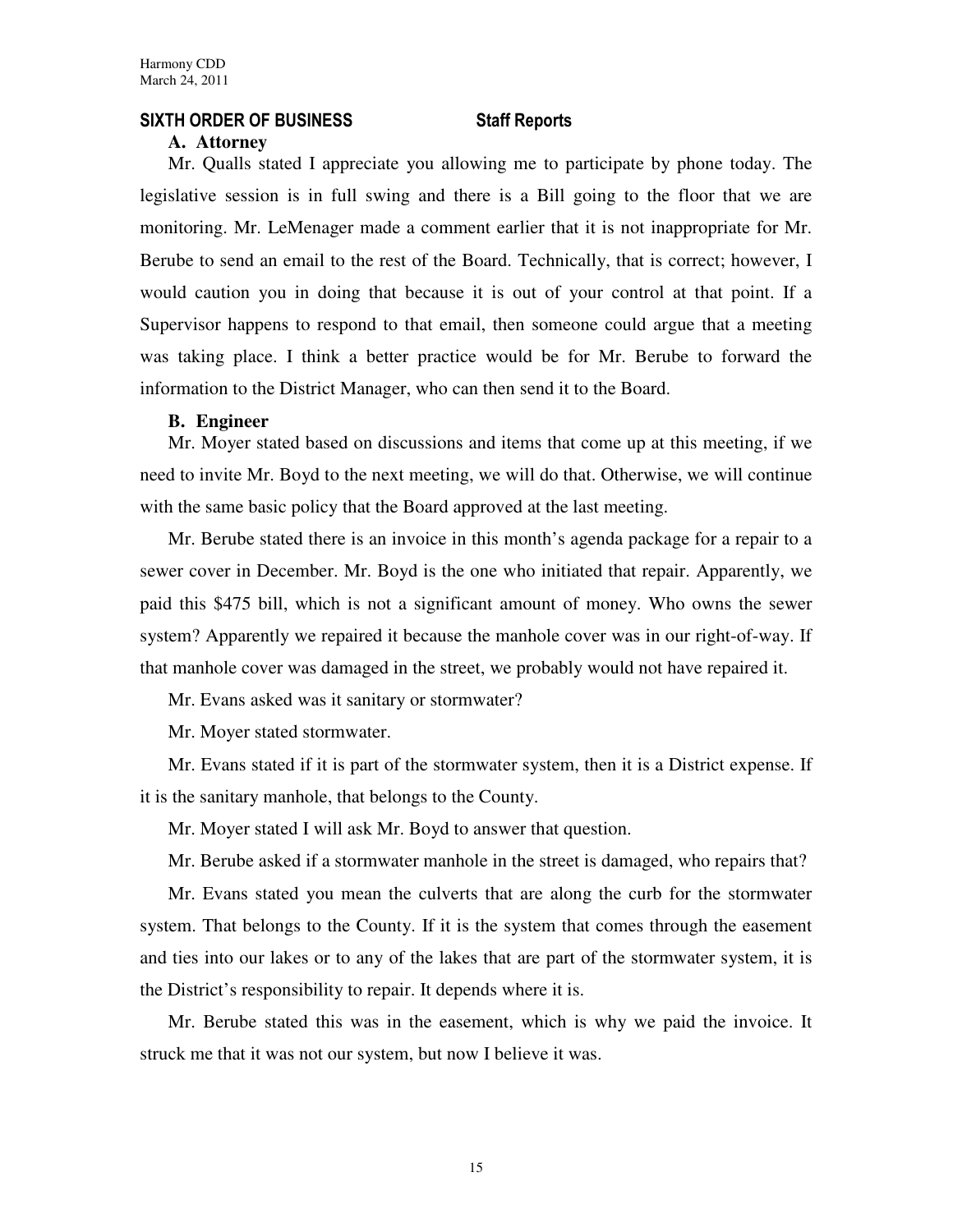Mr. Evans stated the roadway drainage system was part of what was conveyed to the County. Mr. Boyd will know the area in question, and perhaps the narrative should have been expanded to be clearer. You raise a good point.

Mr. Berube stated there is a missing grate in the Estates. Is that a County responsibility?

Mr. Haskett stated that is being addressed and I am working on that with Mr. Boyd. We do not know if that is a CDD responsibility or not, but we have taken that on because it is a hazard.

### **C. Developer**

## **i. Request to Move the Buck Lake Angel Sculpture to the Schoolhouse Road/Five Oaks Drive Roundabout**

Mr. Golgowski stated this sculpture stands out there by itself, and we would like to move it to the roundabout at Schoolhouse Road and Five Oaks Drive. It is too valuable a piece of work to be so isolated.

Mr. LeMenager asked will it be covered by trees eventually?

Mr. Golgowski stated it is open on that entrance drive from U.S. 192. There are some small cypress trees in the center that we will remove and relocate down the street.

Mr. Berube stated we have a number of missing trees in other locations. Will those cypress trees work in some of those locations?

Mr. Haskett stated not really.

Mr. Walls asked what kind of base is under that sculpture? That roundabout is a big mound. Would you need to flatten that out?

Mr. Golgowski stated there is a concrete base that has a pin that is inserted inside the statute.

Mr. LeMenager stated it sounds like a great idea.

On MOTION by Mr. LeMenager, seconded by Mr. Berube, with all in favor, approval was given to relocate the angel sculpture from Buck Lake to the Schoolhouse Road/Five Oaks Drive roundabout.

#### **ii. Update on Pond Fishing Investigations**

Mr. Golgowski stated at the last meeting, the Board requested a ranking of ponds to be used for fishing. I provided a map of ponds that was forwarded to you by email. The majority of the ponds are owned by Birchwood and not the CDD. They were excluded in large part because they are along the golf course and present an additional hazard with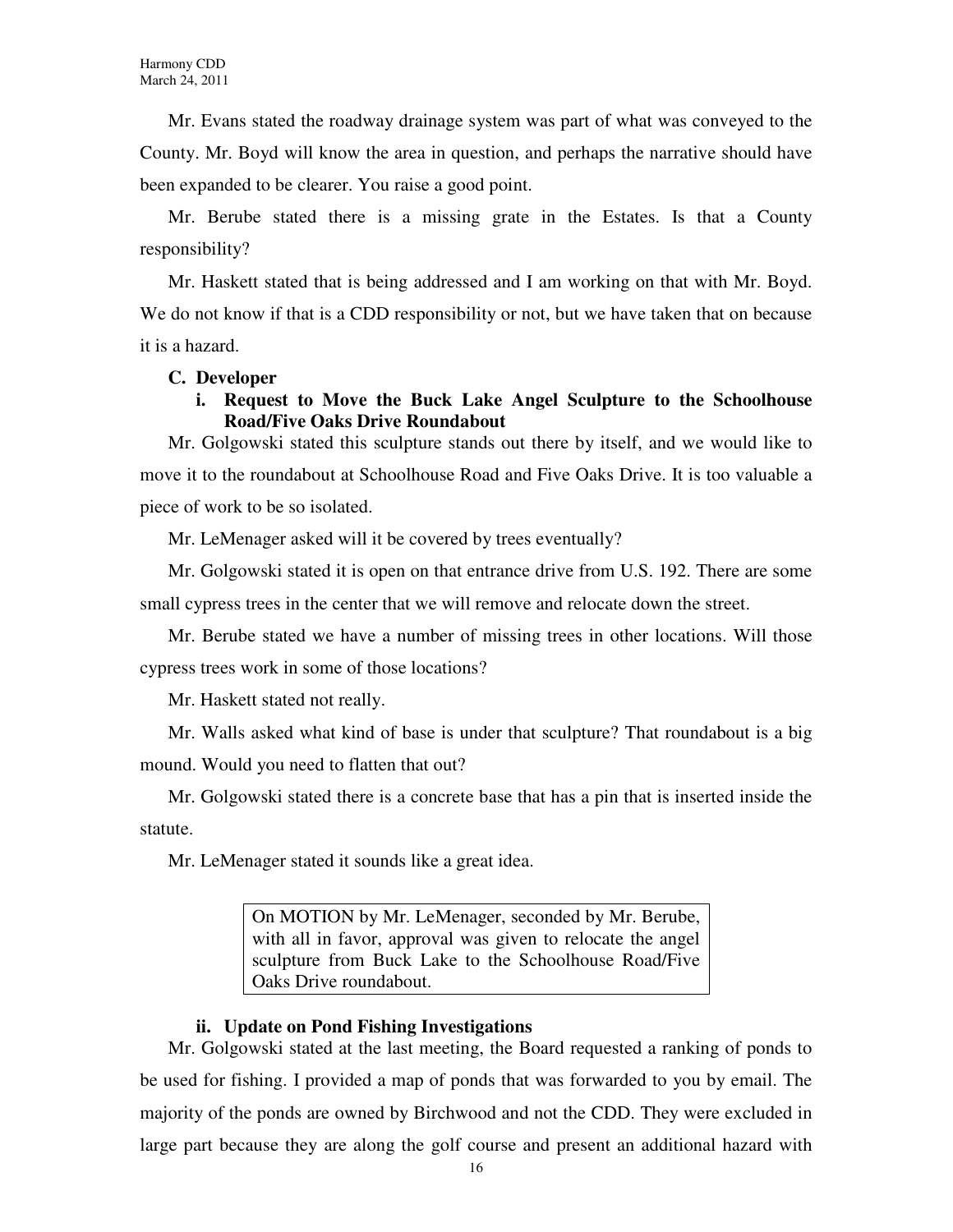the native grasses. The main ponds are noted in white and light blue. The dark blue ponds are generally behind residential lots. There was a concern expressed by a number of residents having people fishing in their backyards. Three ponds were pulled from the list because they are somewhat remote and not frequently visited. That leaves Long Pond, which still has some limitations based on the criteria expressed at last month's meeting. It is close to Ashley Park and is convenient, but Lakeshore Park is adjacent to that access. The second request was to run a shoreline platform that might be used to help define locations designated for fishing. The request was for the District engineer to review this to make sure it did not conflict with any pond maintenance obligations. That is shown in the diagram. The third point relates to fishing restrictions, and it was noted at the last meeting that the CDD does not have the rules or policies in place that speaks to prohibiting fishing in the ponds. However, the Harmony Residential Owners Association (ROA) does have a policy in their covenants that has been adopted and it prohibits fishing and other activities in the ponds, with the exception of retrieving golf balls.

Mr. LeMenager stated I think we have an interesting situation. The CDD has never addressed a prohibition of fishing in the ponds. There is no CDD rule against it.

A Resident stated it is posted on the website.

Mr. LeMenager stated what Mr. Moyer puts on the website is fine, but that does not change the law. This issue got started because of enforceability and the problem of the sheriff addressing it. Now we have to deal with the sheriff not being interested in enforcing it. The CDD does not have a rule against it; the ROA does. That leaves us with interesting conundrum if someone from Holopaw wants to fish in our ponds, one that has easy access, it is not against the rules. I think we have an interesting problem. If you live here and agree to abide by the ROA restrictions, then you cannot fish in the ponds. If you do not live here, since CDD property is public property, then someone can come in here and fish. We have discussed not being opposed to fishing in the ponds on the right ponds. I am in agreement with Mr. Golgowski's analysis for the most part. However, the problem comes back to residents making complaints about people fishing in the ponds and what kind of signs we need to actually prohibit it. The CDD has zero enforcement powers. The only person who can enforce the rules of the CDD is the sheriff. If the CDD has no rules against something, then the sheriff is correct in not enforcing it. The ROA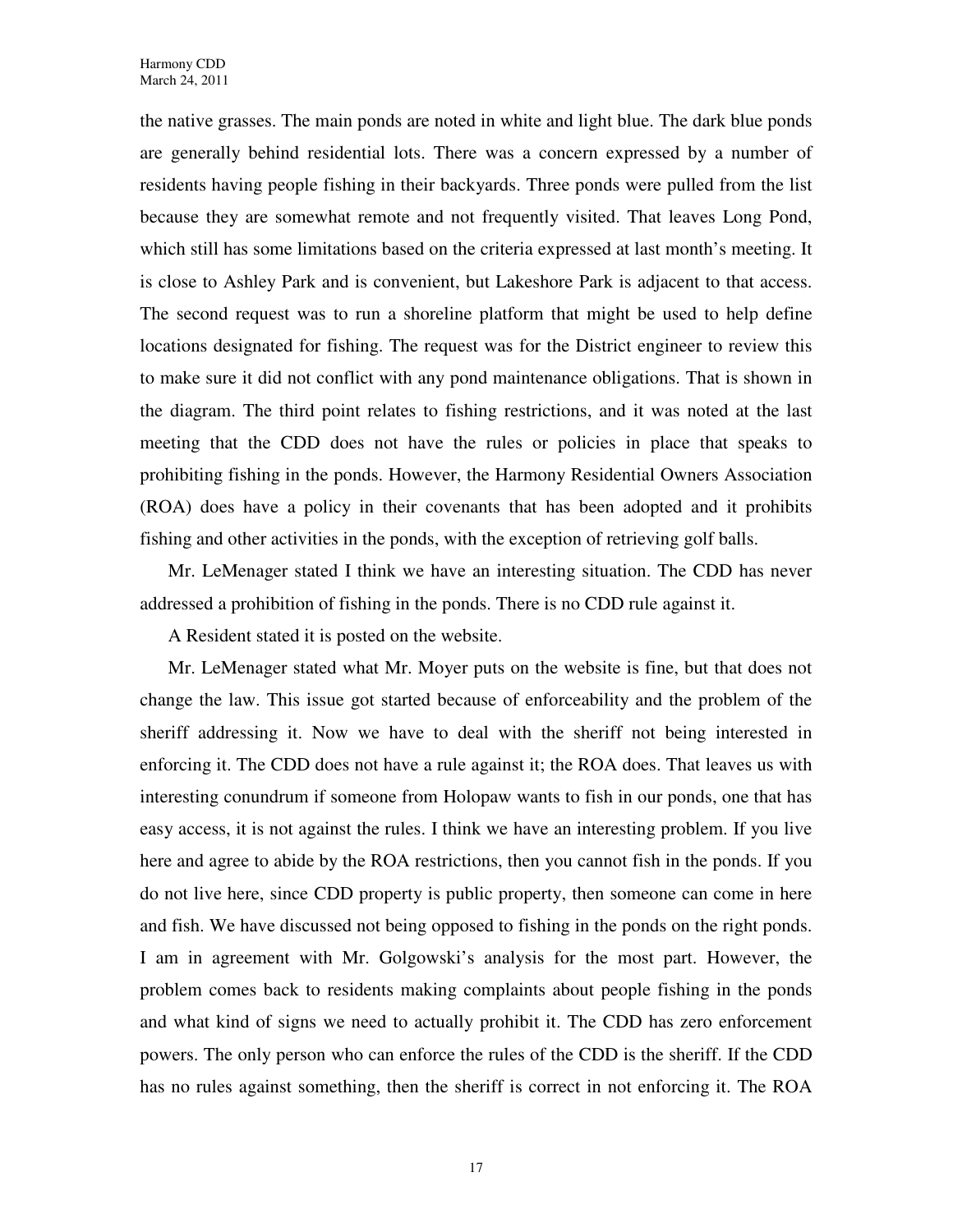does have power of enforcement, but they can only enforce restrictions against members of the ROA. If you are not a member of the ROA, you can fish in the ponds.

Mr. Walls asked what power does the ROA have over CDD property?

Mr. Qualls stated they have none. The ROA is designed to deal with common areas, whereas the CDD deals with systems and facilities.

Mr. Walls stated that was my understanding.

Mr. Berube stated I want to thank Mr. Golgowski for the detailed commentary. I come from the corporate world, and this Board has had discussions in recent months as a public body using the words "safety" and "liability." There are a number of emails that were included in the agenda package that are public record using the word "safety." That scares me from a liability standpoint. I think we need to be careful what we say when we discuss issues because then you setup a case for an attorney somewhere down the road. I am firmly in favor of leaving all the ponds open for fishing. However, there is a restriction in place, which I realize does not govern the CDD but it does apply to the facility where we operate and live with some exceptions. I do not want to see the CDD setup a policy that puts the CDD at odds with the printed ROA regulations. Based on the fact that there are printed rules regarding fishing, and I understand the exclusion, obviously there is something in writing. Therefore, I am going to be in favor of no fishing in any pond because there already is a rule that governs fishing here for residents. I do not know how we enforce it by non-residents. My recollection of the Statute regarding No Trespassing signs is that the sign needs to meet the specific standards and it also has to be stated who posted the sign. I do not know if the ROA can be that indicated body noted on the sign. Right now the CDD does not have a rule, but there is a rule for the facility in which we operate that says no fishing in the ponds. I have completely changed my position. I do not want the CDD doing things that conflict with ROA rules, and conversely the ROA doing things that conflict with CDD rules.

Mr. Walls stated the ROA rule is invalid. The ROA cannot govern public property.

Mr. Berube stated no argument.

Mr. LeMenager stated I am not sure it is invalid. If you are a member of the ROA, then you accept the rules of the ROA.

Mr. Walls stated those rules do not govern CDD facilities. We are the Board, and we govern CDD facilities.

18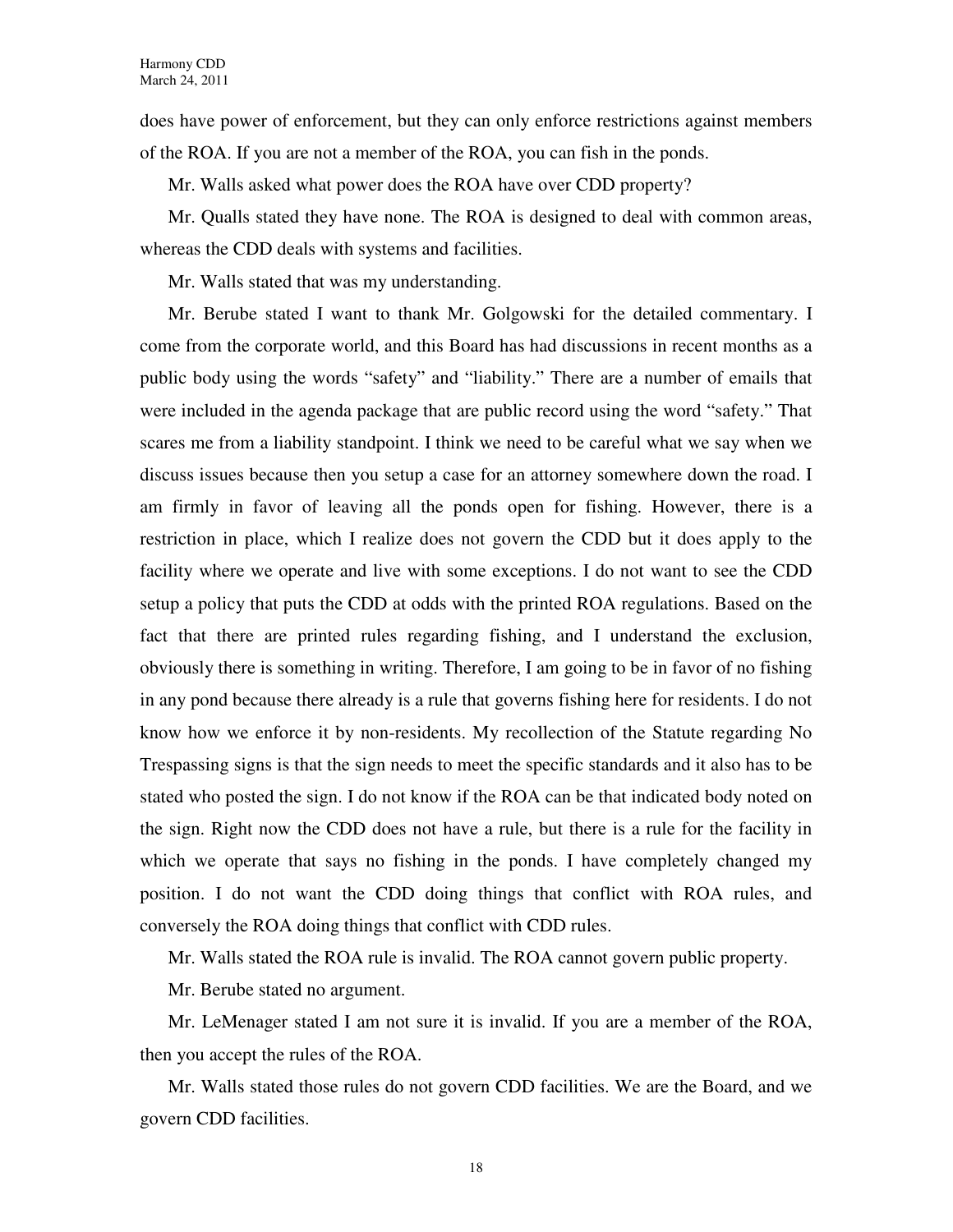Mr. Berube stated we have discussed this numerous times, and we really have not had any consensus. There are groups that are in favor of fishing and others that opposed fishing, and they are split somewhat in the middle. While I agree this is not a CDDenforceable rule, at least there is a rule already, which I think should provide us with some guidance in where we are going. For all the reasons that Mr. Golgowski stated, there are very few ponds suitable for fishing, in fact, there might only be one. I think we narrowed it down, so perhaps we can adopt some sort of guidelines that mirror the ROA restrictions.

Mr. LeMenager stated the CDD is a public body. The ROA has a fine set of rules, but it is a set of promulgated rules. They are rules that were promulgated by the developer with the best of intentions, but certainly not rules that have had any public input. It is like the discussions we have had as to the evolution of the CDD Board, as it goes from being governed by the original developer and transitions into being governed by the public. To what extent do you want to start considering tweaks and different ways of doing things than were originally laid out in the rules developed by the developer? Mr. Walls has indicated he does not oppose fishing in the ponds. I do not oppose fishing in the ponds. I absolutely appreciate the comments from people who say someone from Holopaw is fishing in the pond behind my house and is not wearing a shirt. I do not think there is much we can do about that right now. We can discuss trespass, but the sheriff is not going to enforce anything that is an ROA rule. If there is not something from a governmental body, then the sheriff is not going to enforce it. If we hide behind the ROA rule, then we have spent a lot of months on this issue and all we are doing is burying our heads in the sand. What I think the people want is something that is enforceable. If they call the sheriff, he will come and with the appropriate rule, then he will have a legal reason to tell the people they have to leave. Right now, the sheriff has absolutely no basis to tell someone who is not a Harmony resident that they have to leave.

Mr. Walls stated if we were to put up No Trespassing signs all around the lake, that means to keep out and there can be no other activity there. That means that you cannot walk around the ponds; it means keep out. I see people walking around the ponds every day, and that is what we are asking them to do. We are not saying to just check out one person because he is holding a fishing pole but to check everyone out who is walking around the pond. That makes zero sense.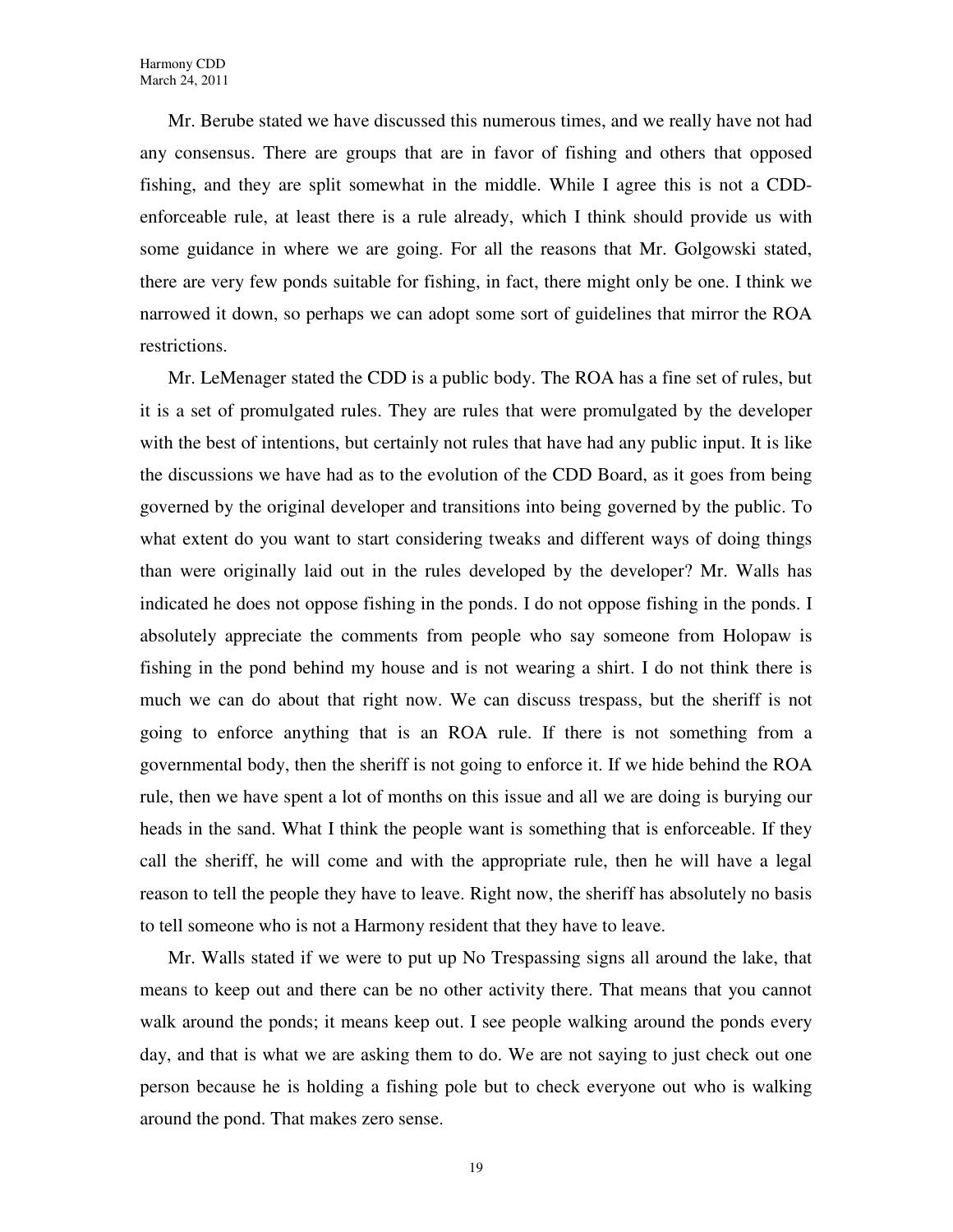Mr. LeMenager stated perhaps we should discuss this further in the workshop after this meeting. From my perspective, what I would support is a rule, enforceable by law enforcement, that will prohibit fishing in a pond that borders residential property within the boundaries of the CDD.

Mr. Walls stated that means everyone has to stay out of the ponds.

Mr. LeMenager stated that is something that is enforceable. The problem now is that what we have is not enforceable. The people who live on Bracken Fern have no recourse from someone in their backyard smoking cigarettes and throwing the butts on the ground. Until we start putting up signs and have something that the sheriff can actually use to get people to leave or arrest them if they do not, we have not addressed the issue. It would be remiss for us not to address that issue.

Mr. Walls stated I think it is a great misuse of police resources to call the sheriff because someone has a fishing pole in their hand. You have a problem with someone who has a fishing pole in his hand but you are fine with someone walking around the pond. If he has a fishing pole, then we are going to call the sheriff. I am fine if there is a disturbance or someone is breaking the law and you need to call the sheriff. Just because someone has a fishing pole in their hand is not a good enough reason to call the sheriff. I want the sheriff to protect us when there is an emergency. I do not want them to think the people in Harmony are petty. I respect everyone's opinion, but that is how I feel about it.

Mr. Berube stated part of the stormwater pond management information that I learned at the seminar is about plantings around the ponds. We are not the first community to struggle with this. One of the suggestions was one of the ways people manage their ponds is to install plantings around the shoreline. One of the plants they suggest is jasmine, which is green and grows six to eight inches tall. The jasmine does two things: it absorbs the fertilizer and nutrients running into the ponds to provide a much healthier water quality issue, and it also keeps people from approaching the shoreline of the ponds. It became a deterrent.

Mr. LeMenager stated when we were having the algae discussion earlier, I started thinking that if the algae blooms are out six or eight feet into the pond, that will certainly deter fishing.

Mr. Evans stated I think we are getting off topic just a little. I want everyone to speak their opinions because that is the purpose of this meeting. But I still cannot get over the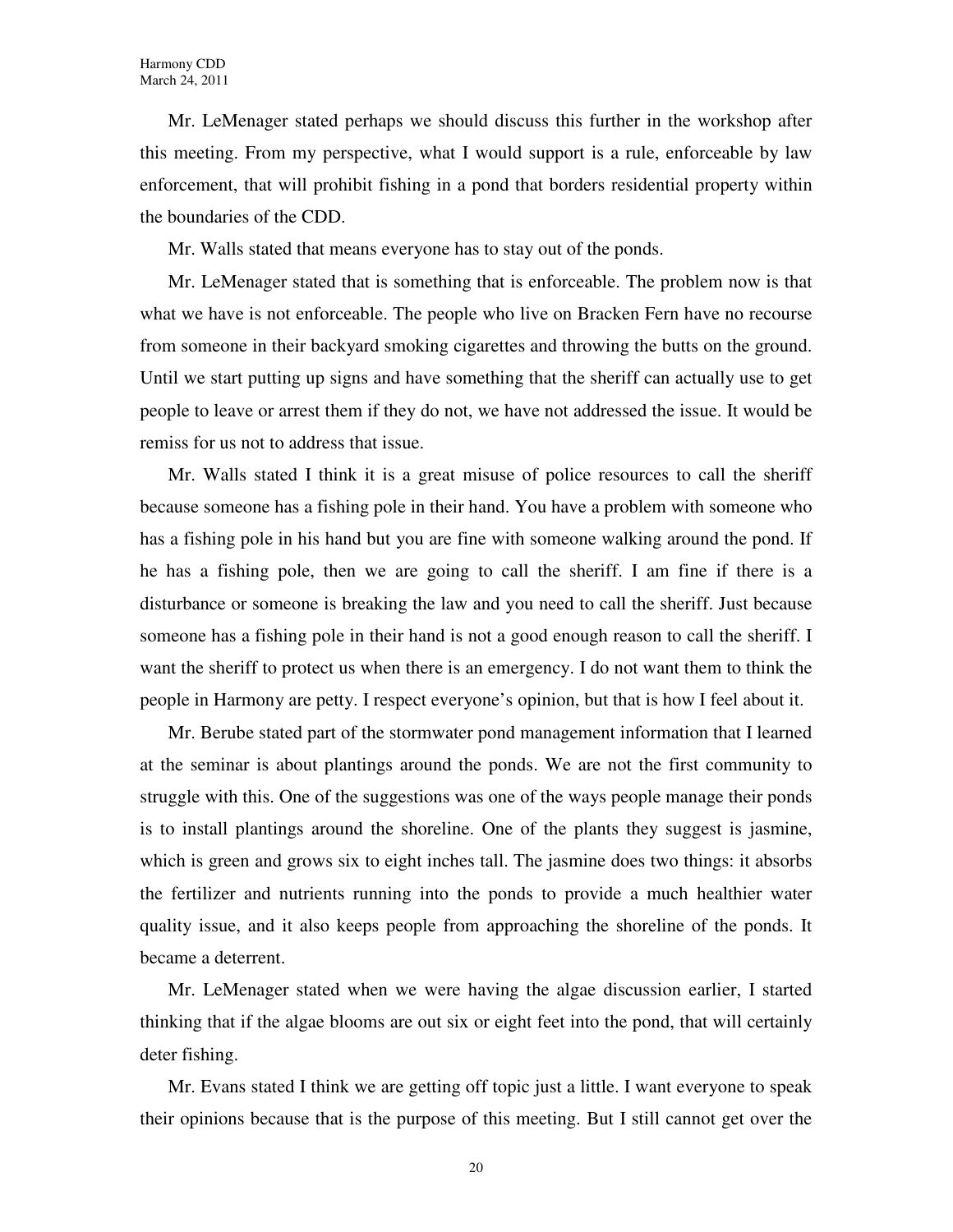fact that you want to ignore safety. Safety trumps everything. I care about your viewpoints, but safety is the fundamental issue. All of the rest of these discussions are second tier. If you want to ignore that fact and then say you are turning a blind eye to it, that is a decision that each individual Supervisor has to make. Every comment that I have received from residents is not to pursue or encourage fishing in ponds. Fishing is allowed at Buck Lake. Every email I have read has been opposed to fishing, and these are from the residents, the people who live here, the people who pay the assessments. I am not concerned about the people from Holopaw; we will figure out a way to deal with that issue. But we have to decide the course of action that we want to take. The issue is, do we want to allow fishing or not. If safety trumps that issue and we have a problem with fishing, that needs to be the element that we spend our time on. We need to be focusing on if we want to put up more signs. We have more signs in this community than any place else. We have a sign for everything. If we need to put up some signs that say No Fishing, then let us do that. We can have some nice decorative, permanent signs and make it obvious. A lot of this is education. If that is the direction we want to take, then let us put up the signs. The vast majority of these ponds are privately owned. Many of the other ponds that are owned by the CDD should be posted. Everyone I have talked to, the residents and property owners, have said they moved here for a reason. They were promised private and they paid a premium for their lot to be on a lake, knowing there was going to be some element of privacy behind it. I do not think you can ignore that fact, regardless of who made the representation or how the representation was made. I have not changed my position on it. I am a strong advocate for fishing. We have an appropriate fishing facility. We have a full-time dockmaster. We have these recreational facilities. We have classes and we actively promote fishing at Buck Lake. Under no circumstances will I compromise someone's safety to open up these ponds for people to fish wherever they want.

Mr. Walls stated I can produce several emails and there are several people in the audience today who have the opposite position on fishing. These are residents who pay their CDD assessments. I am not saying that we ignore safety. I am saying that we make ourselves aware of the issues and weigh the risks. We do that with all of our facilities. I take safety to heart. I have done some research on this issue. I found a study that looked at alligator attacks over the last 56 years. The study used Fish and Wildlife Commission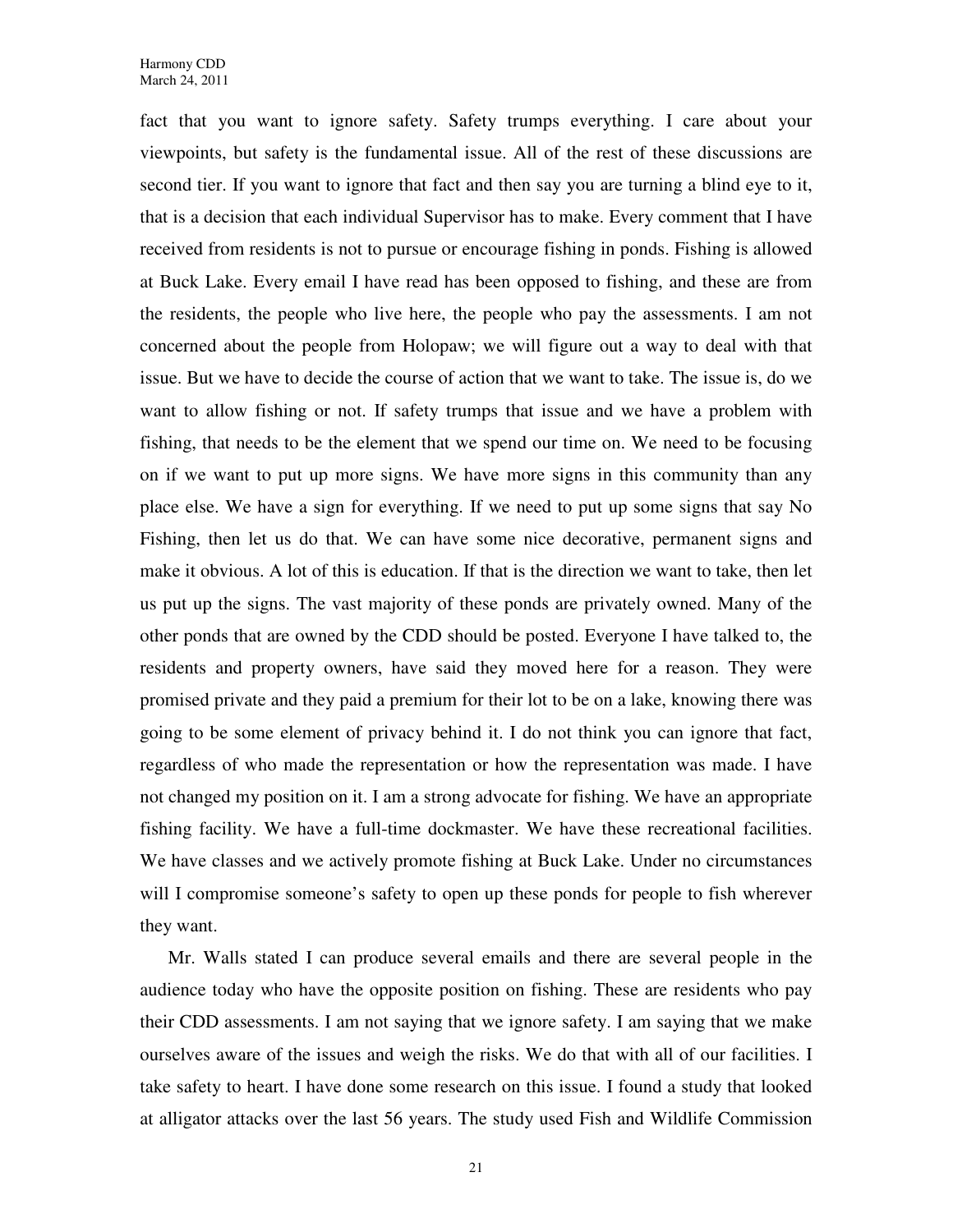data from Florida, and over the last 56 years, 15 people have died from alligator attacks. This is across the entire southeast United States. That works out to one person every four years. The study also showed what those people were doing when the alligator attacked them. One of those people in 56 years was fishing. The rest of them, almost all of them were swimming in the water where the alligators were.

Mr. Evans asked does the report indicate how many pets were snatched off the lake banks and how alligators have lost their fear of humans because of the fishing element?

Mr. Walls stated that is an element. This is about people. I am looking at safety for people. I also looked at dog attacks. In the course of one year, over four million people are bitten by dogs. We have multiple dog parks here. Are we fine having those parks while ignoring the safety problems there? According to the Center for Disease Control, almost 400,000 people every year are treated for dog bites.

Mr. Berube stated our own employee was bitten by a dog last month.

Mr. Walls stated we are not ignoring safety. We are not saying it is not a problem in our dog parks. We are saying that it is a risk we are fine living with. My employer has a list of drownings in Orange, Osceola and Seminole Counties over the last 10 years, and 147 people have drowned in the last 10 years. The number of people who drowned in a retention pond was eight over the last 10 years. None of those people were fishing. They were toddlers who wandered away from home when no one was watching, or they drove their car into the pond and were unable to get out. None of those people were fishing. we are creating risks and safety problems that are actually far less than what we are experiencing in some of our other facilities, and we are fine with those in other facilities because we rely on people to use common sense and to do the right thing when they are at the facilities and to follow our rules. Is there a safety risk by standing on the edge of a pond bank fishing? yes, but I would argue that it is less of a risk than are at some of our other facilities, including sending them out on a boat in the middle of a lake where the depths reach 16 or 17 feet. We cannot blow it out of proportion.

Mr. Berube stated I agree that we have a managed risk. I am pro fishing. My concern at the moment is that I do not want to set a precedent. If the CDD takes the position to allow fishing, and on the opposite end of the same facility, there is another rulemaking body that says there is no fishing. I cannot see how we can allow it.

Mr. LeMenager stated but we do allow it today.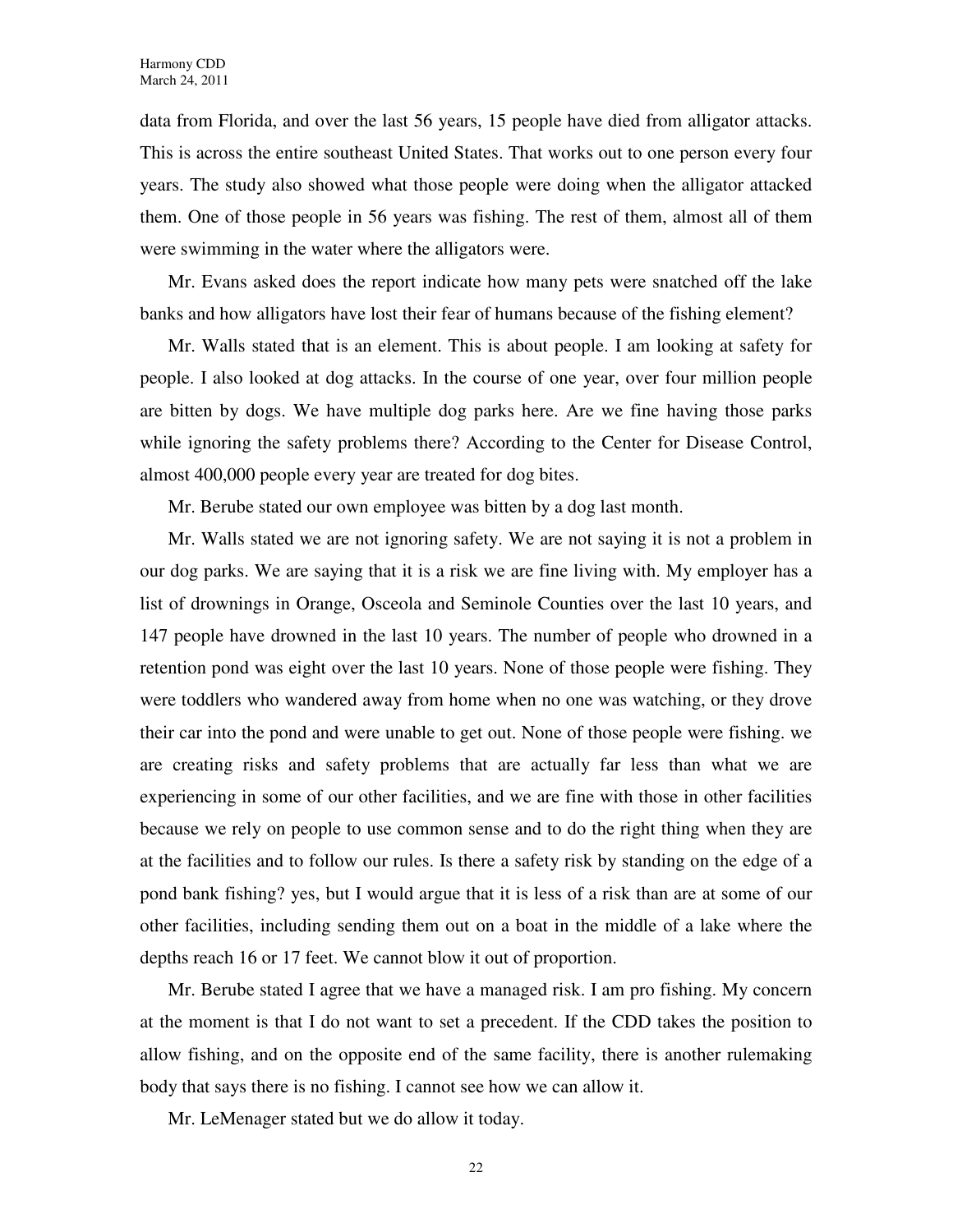Mr. Walls asked why does it matter?

Mr. LeMenager stated let us be clear. Fishing is 100% allowed according to the rules of the CDD, simply because it is not prohibited.

Mr. Berube stated if we adopt a rule that says we will allow fishing, then the CDD has now said it is acceptable, while the ROA has a rule that says it is not allowed.

Mr. Walls asked why are we adopting any rules on this issue at all?

Mr. Berube stated that is what some people are requesting.

Mr. Moyer stated I will address Mr. LeMenager's comment and the way staff interprets this. If we receive a call asking if fishing is permitted on a Harmony CDD pond, the answer that we will give is no. First, what is the purpose of the pond? The purpose of the pond is for drainage. If you are not doing something directly related to drainage, then no, you are not authorized to use that pond. In the absence of having a policy that permits it, our standard response is that it is not allowed because you are not doing something that is directly related to the purpose of the pond.

Mr. Walls stated the engineer sent me a document yesterday that laid out our stormwater plan that listed six purposes for our ponds. The sixth purpose is recreational facilities. That is in our stormwater plan. I commented to Ms. Burgess that an orientation package would be nice for new Board members, and this is something that should be included in that package. Our stormwater plan says that these ponds are intended for recreational purposes.

Mr. Dan Miller stated I live on Bracken Fern and I attended this meeting last month on this same issue. My wife and I are strongly against fishing in the ponds. The fundamental issue in my mind is the intent. I am baffled. Whether this is CDD property or ROA governed, the fundamental issue is, what was the original intent or the legality between CDD public property and the ROA. We bought our home in this community. We paid a premium for our lot so that we would have a view and a level of privacy. Yesterday we were treated to three children who do not live in Harmony. Mr. Druckenmiller asked them to leave. They live in St. Cloud but they came in here to fish in the pond behind our house. Why should we have to put up with that? The ROA restricts fishing, so why do we want to open this up for anyone to come in off the street and go fishing in our community? I do not understand that. There is an undesirable element in allowing that to happen. If you do not live on a pond, you do not have to deal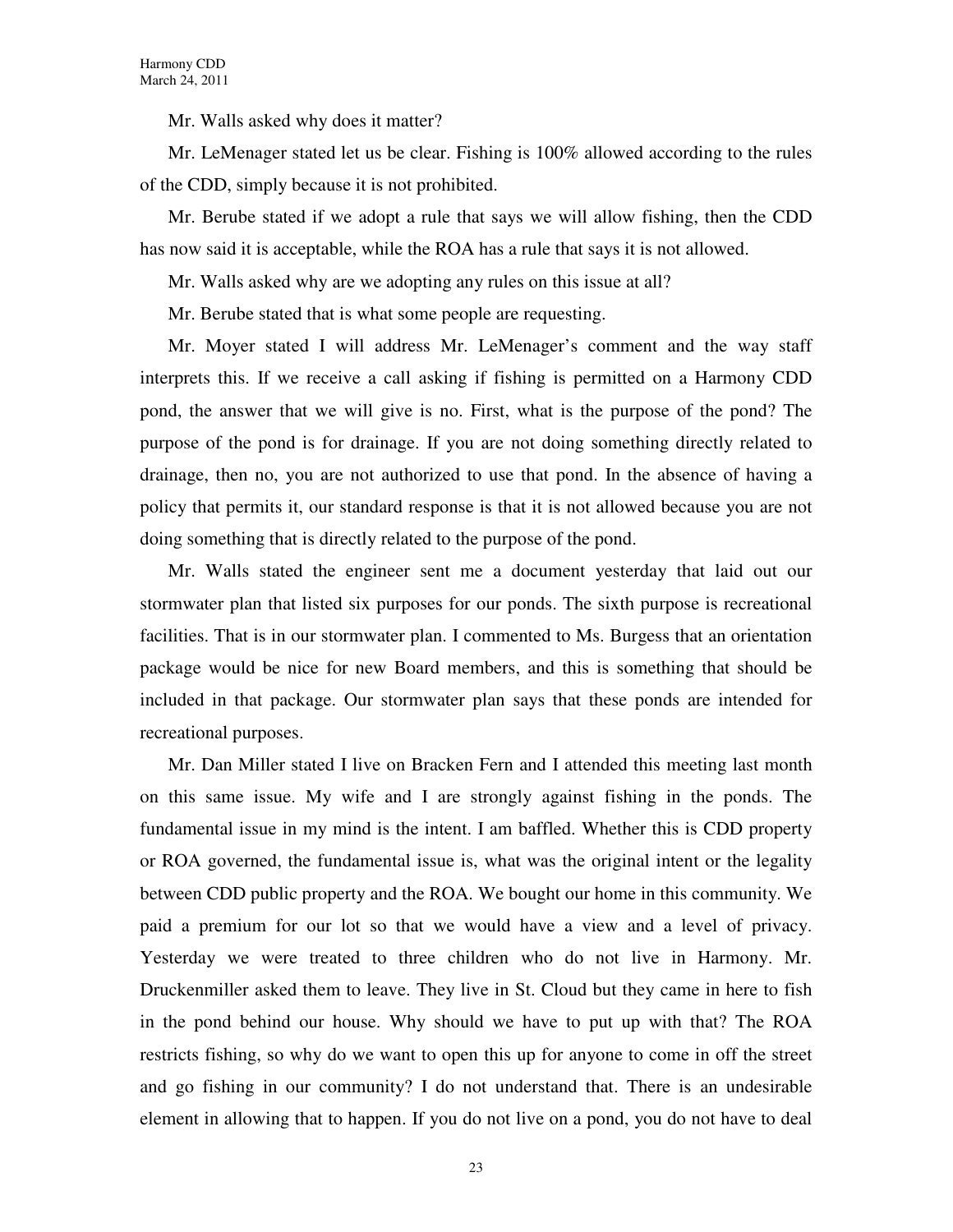with an alligator that is now much tamer and starts coming up into our backyard. The point is that we end up having to deal with the trash and people walking around the pond. The issue is not people walking around the pond. The issue is not trespassing. You do not need to put up No Trespassing signs. All you need to do is put up the proper No Fishing signs. I do not think anyone objects to people walking around the ponds. It has not been an issue until this year and we are seeing outsiders in our backyard. I asked a couple guys to leave who did not live in the community, and they left. They did not know fishing was not allowed. Post the signs if that is what it takes. Getting back to the issue of what is the fundamental intent when the community was setup, everyone who purchased their homes here knew what the rules were. They knew that fishing was expressly prohibited. Whether or not it was the right governing body, it is in the ROA documents.

Mr. Walls stated to your point, I would suggest that it has to be the right governing body. To put up a sign that says No Fishing, we have already done that. They are in some of the ponds now but the point is that those signs are not enforceable by anyone.

Mr. Miller stated if you need to make a change to make the signs enforceable, then do it. Do not go back and change the rules.

Mr. Walls stated we are not changing the rules.

Mr. Miller stated the rules were established when we purchased our home. We read every document and they were very clear that there is no fishing and no boating in the ponds. Where do you draw the line? That is why we purchased our lot on the pond because of those rules. We would have this lovely view across the pond and it would never be developed on the other side. We read that we would never have to deal with people fishing in the pond. We lived on a lake before and we knew what that could be like. We did not want that here. That was the intent. If there was an overlook when someone setup the original covenants of the community, then fix it. Do not say that since it was the wrong governing body you can hide behind it. I think that is wrong. You have to look at what people bought into.

Mr. Walls stated if we were to put up No Trespassing signs, that means for everyone to keep out, including people who walk around the pond.

Mr. Miller asked why do you need to put up No Trespassing signs?

Mr. Walls stated that is the only way it can be enforceable.

Mr. Miller asked why can you not just put up No Fishing signs?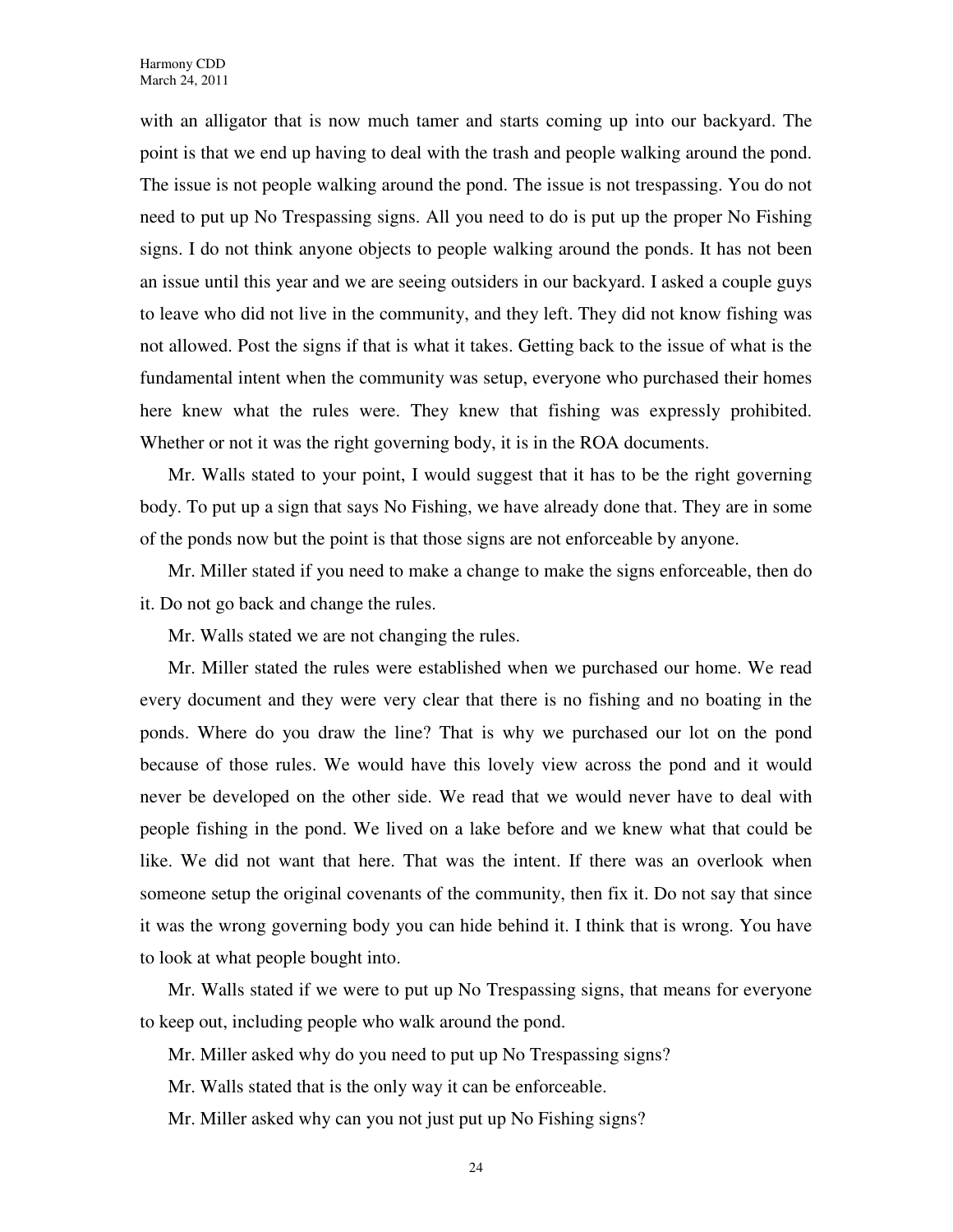A Resident stated if I am at the pool at midnight and a sheriff comes up to me, I can show him my key indicating that I have a right to be there, but I am breaking the posted rules and the sheriff will tell me to leave.

Mr. Miller stated I thought I heard in this discussion that the issue was the No Fishing signs that were posted were improper because they did not have the Statute, did not list the governing body, and were not posted frequently enough, which is every 500 feet.

Mr. LeMenager stated that is correct.

Mr. Miller stated I never once heard that we need to post No Trespassing signs. The issue is fishing and what that brings into the community, not people walking around the pond. That is part of living here.

Mr. Berube stated the attorney provided guidance that the No Fishing signs were not enforceable by law enforcement because they did not conform to Florida Statutes for No Trespassing signs. The No Fishing signs may work but most of the signs disappeared. If we are going to do that again and we can try it, if it keeps people away, that is great. After repeat calls to the sheriff's office for "enforcement" of No Fishing signs, I can see at some point the sheriff will say they are responding without any authority to enforce those signs. If we need real enforcement of this, meaning they issue trespassing citations, then we need a sign that says No Trespassing that lists the governing body and has to meet the Florida Statutes, which includes being posted every 500 feet and going around corners. The question becomes, do we want to spend the time and money and sacrifice the aesthetics to install No Fishing signs, which may or may not be effective, and if they are not effective, we may not be able to get them enforced; or do we want to go through the steps to install No Trespassing signs. There is a lot of speculation, and I can appreciate what you are saying. If I lived on a pond and had people in my backyard, I would be concerned. As I have said before, the ponds are wide open and people should be allowed to fish; however, I see a rule in this community, the same one Mr. Miller saw, that says no fishing. I do not want the CDD to adopt a rule that goes against any other existing rule.

Mr. Evans stated the fundamental issue that several people are raising is the actual language on the signs that need to be posted. Can we have a sign that says No Fishing, Violators May Be Charged With Trespassing? We would also indicate the Statute.

25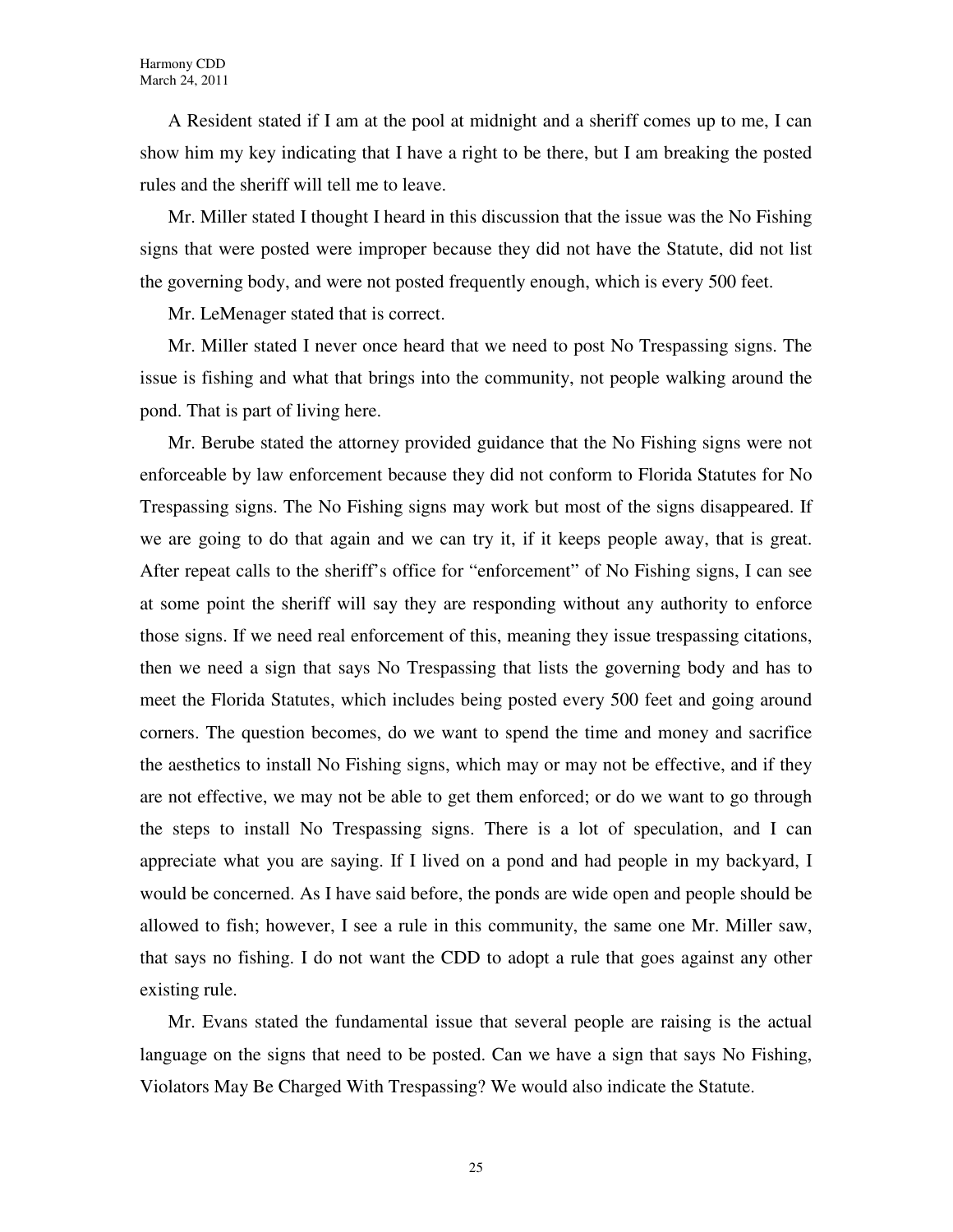Mr. Qualls stated I will need to research that. I know you can put a sign that says No Fishing, and you can cite that to a rule. You should then work with the Osceola County sheriff to make sure they are aware of that rule and be prepared to enforce that rule.

Mr. Evans asked is that any different than the signs at the pools listing the pool hours and saying you cannot be there after hours or else you will be charged with trespassing?

Mr. Qualls stated no, not in my opinion.

Mr. Evans stated so we can allow people to walk around the ponds but just not allow fishing in the ponds. If you do come in there to fish, you could be charged with trespassing, provided the District implements a rule that supports that position.

Mr. Qualls stated I believe so. I would have to look into the criminal trespassing language to see what constitutes trespassing, but certainly I think you can have a sign around the ponds, just like at the pool, that would say No Fishing. Clearly that is within the District's ability to install such a sign.

Mr. Rich Martz stated I live on Bracken Fern and I want to thank you for investigating this issue rather than just deciding what you want to do and voting. I think part of your obligation is to investigate these issues and see what the consequences would be for such a rule. I feel the same as others have indicated, where we have some things in writing and other things verbalized. The CDD website does indicate there is no fishing, so perhaps that needs to be removed. I spoke with the golf course and asked them how they would feel if we came to fish in their pond, and they responded that they did not want their ponds to become a public park or something to that effect. We have a reputation for really good fishing in this community, which I discovered when I asked someone who was not from Harmony but was fishing out here. I hope this is something we can do something about. The quality of life issue in bringing potential predators into our neighborhoods because it is a fishing destination is crazy. The environmental issue of having the plant life harmed does not really apply. The safety issue or legal issue, I do not think we want to lose money defending a lawsuit that is easy to avoid. All we need to do is not allow fishing. It is not a matter of "if" it will happen; it is a matter of "when." It is only a matter of time. I love to fish here, but we live in a litigious society and people look for trouble all the time. Please do not seek to undermine our community by overturning the existing rule for fishing in the ponds.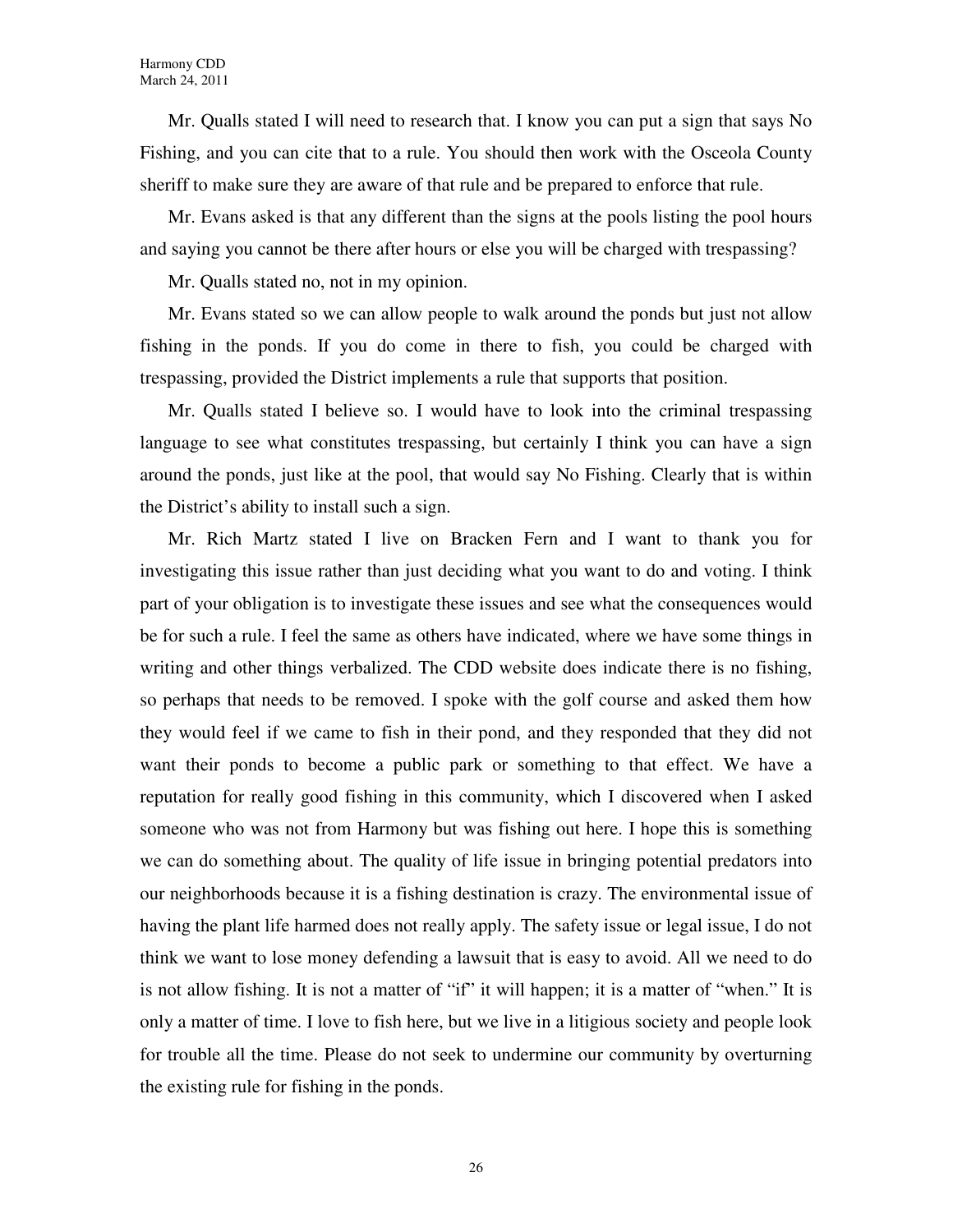Ms. Joan Becker stated I live on Bracken Fern. Comments have been made on aesthetics of the sod and mulch and how that looks. You can control that with Luke Brothers but we cannot seem to control people legally who come into this community. If we can allow fishing in the ponds, then can we allow swimming and whatever other water activities people want to do on those ponds? I am protective of Bracken Fern because anyone who wants to get to that pond has to go through my property. I do not think that is legal. If you are thinking about safety, that is an issue. Mr. Walls raised some information that not many people die in ponds from fishing, so safety may not be the only issue. Aesthetics might be another issue you should consider. People bought their homes with certain expectations, not with the idea of people sitting on the grass by a pond in their backyard.

Mr. David Leeman stated one of the things that has not been addressed is what liability the CDD might have if someone gets hurt or killed while fishing in the ponds, swimming or any other activity. If there is any kind of liability for a lawsuit, then you really should prohibit it. We cannot afford to defend ourselves in a lawsuit or to pay out money for a settlement. If there is no liability, then you can decide one way or the other. But if there is any liability whatsoever, then you have to guard against that, no matter how much you like fishing. I like to fish and I am not against fishing the ponds, but I am against having the liability that the CDD would have to defend itself against and/or pay. Is there such a liability? The CDD Board does not actually have to decide. It is possible that you can put it on a ballot as a referendum and let the voters decide. If 90% of the people do not want fishing and you adopt a fishing rule, then they will be unhappy. If 90% of the people do not want fishing, then you really should not allow it. If 90% of the community wants to have fishing and there is no liability for it, then go for it. Having a referendum seems like a good idea since people have spoken to their neighbors and many are in favor of it and many are against it. If you have no liability, place it on the ballot, see how the votes fall.

Mr. Qualls stated in today's society, there is liability. The issue can get complicated, but the District, as a government, has sovereign immunity from tort liability. The Legislature has set a cap, I believe at \$100,000, but there can always be a claims bill to try to get an award of damages above that cap.

Mr. Walls stated that can be for anything.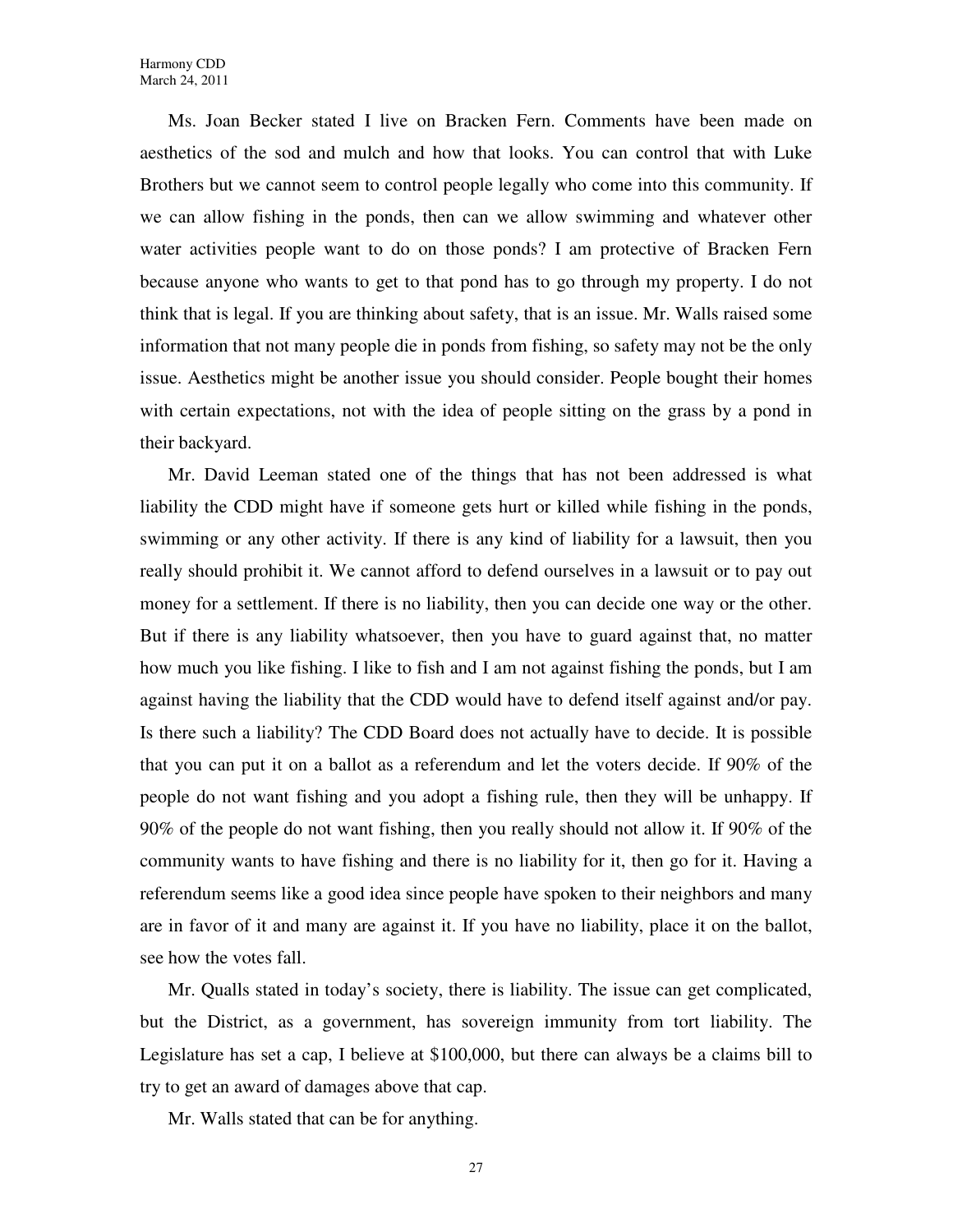Mr. Qualls stated that is correct.

Mr. Walls stated someone can sue me for not liking the way I dress for these meetings.

Mr. Berube stated you need to have standing, cause, and damages. Those are three significant thresholds. Having said all that, we are liable for everything. It is just the way it is.

Mr. Dennis DeMaria stated my comment concerns the impact on the wildlife. If fishing is allowed, it is possible that an alligator will need to be removed. It will also affect bird life by impacting the crane nesting areas. I am concerned about removing alligators and the impact on wildlife nesting.

Mr. Evans asked are we going to continue to discuss this? Are we ready to take action in one direction or another? Or are we going to ignore it and let it continue?

Mr. LeMenager stated I am in favor of the CDD adopting a rule that will officially prohibit fishing in any pond that borders residential property within the boundaries of the Harmony CDD. Then we can post signs that will be legal and enforceable by the sheriff. I appreciate what people have said but the only body that can enforce anything is the sheriff. Many times you can simply tell someone fishing is not allowed, they will say they did not know and leave. What happens when you come across someone who is belligerent who will not leave? There is nothing we can do today against that person. I am hearing that the residents on Bracken Fern are totally fed up with people from St. Cloud and elsewhere fishing on their private pond. I support that 100%. To me, the solution to that is we adopt a rule. We will have a public hearing on rules next month so we have the opportunity to add that to the agenda and include it as an official rule.

Mr. Evans stated since we are having a rulemaking hearing next month, I would like Mr. Qualls to research the proper language if we decide to post the CDD ponds for no fishing and what the repercussions would be as well as the applicable Florida Statute, similar to the signs at the pool. We can restrict certain activities at all of our facilities if we think it is in the best interest of the community and the residents.

Mr. Qualls stated Mr. LeMenager is correct; the Board is not in a posture at this point to adopt a rule but there is a workshop following this meeting and a hearing next month. I will do that research and look into it and forward a draft to the Board.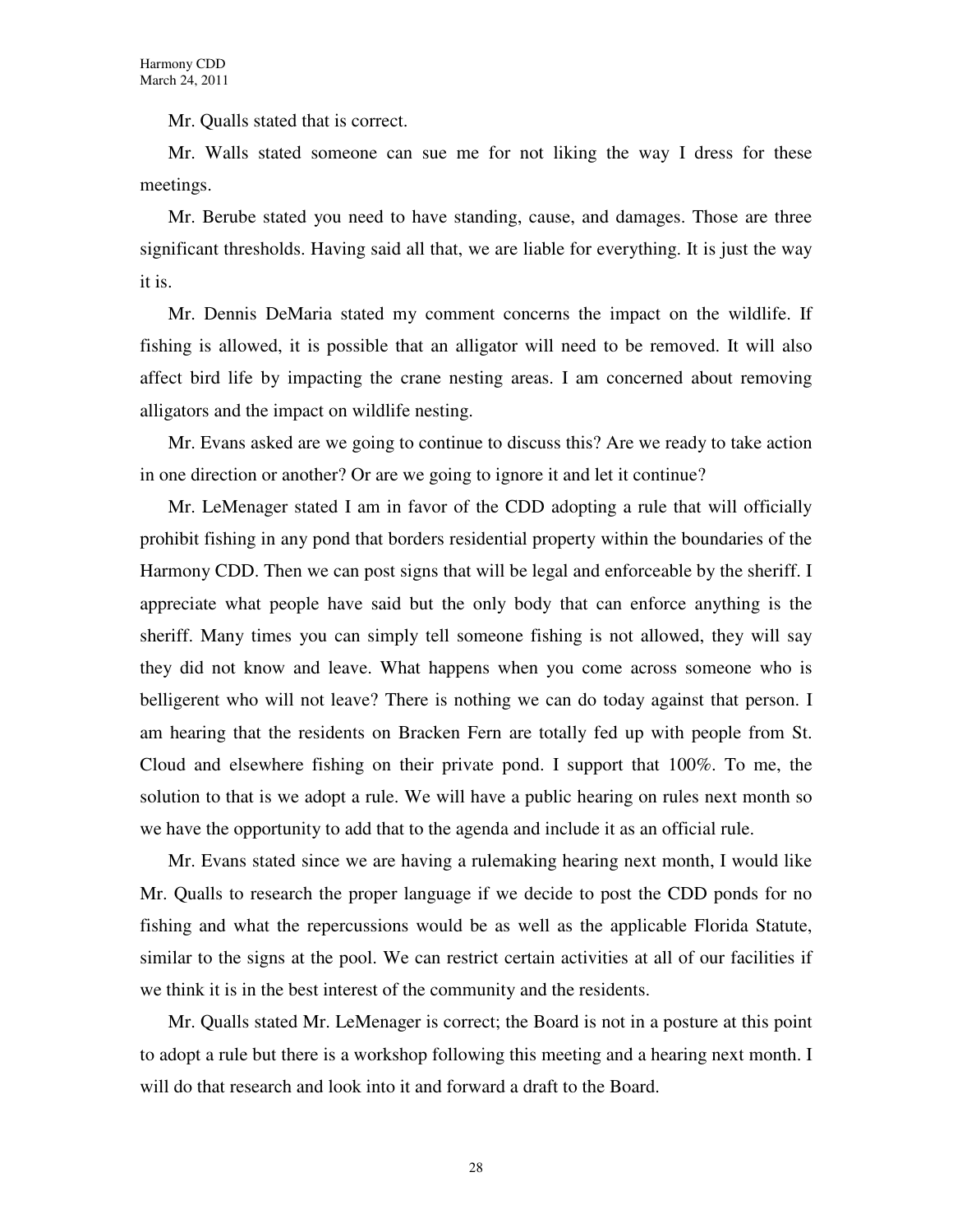Mr. Evans stated if the Board decides to implement a No Fishing policy on all or some of their ponds, we need to know the language that will be on these signs and what will be the spacing—I understand it is 500 feet—and what will be the plan of action to implement an enforcement of those rules, just like we do around the pool.

Mr. Walls stated I am mostly in agreement with what Mr. LeMenager said. I understand the concerns that residents have of people coming in their backyards. The only thing I disagree with is that it is a private pond for the people who live on Bracken Fern. That is not the case. That is a CDD-owned pond, so I think we need to be careful on how we limit access to our ponds. I am fine with selectively placing No Trespassing signs, and I am interested to hear from the attorney if we are able to do selective No Trespassing signs as far as activities. I am fine with placing them around certain ponds, provided that we have the assurance that most of the people who have property directly adjacent to those ponds do not want fishing. We are hearing from some people today. After Ms. Jeanna McGinnis sent her email, I went and counted, and there are over 20 houses whose property abuts that pond. Do all 20 people want no fishing? Do 10 or five of them? I do not know. I would be more willing to make that decision one way or the other if I had an understanding of where those people stood. I will not ever vote for a hard rule that restricts fishing in all ponds, especially those that do not touch a residential property.

Mr. Evans stated we have time to think about this. We will consider it next month and we will receive some input from Mr. Qualls.

A Resident stated Bracken Fern has been the most involved in this issue, but I do not want our street to be the only one involved in this issue. Trash is not the only concern, either, so in your final analysis, do not think it is just Bracken Fern or ponds next to residential units. The pond next to Clay Brick Road is starting to see evidence of people digging holes in the bank.

Mr. LeMenager stated that has nothing to do with the CDD; you need to talk to the golf course since they own the ponds. Please understand only nine ponds belong to the CDD. If you are talking about a pond that does not belong to the CDD, I am sure the golf course would be more than happy to have people arrested who are digging holes in their ponds. That is private property.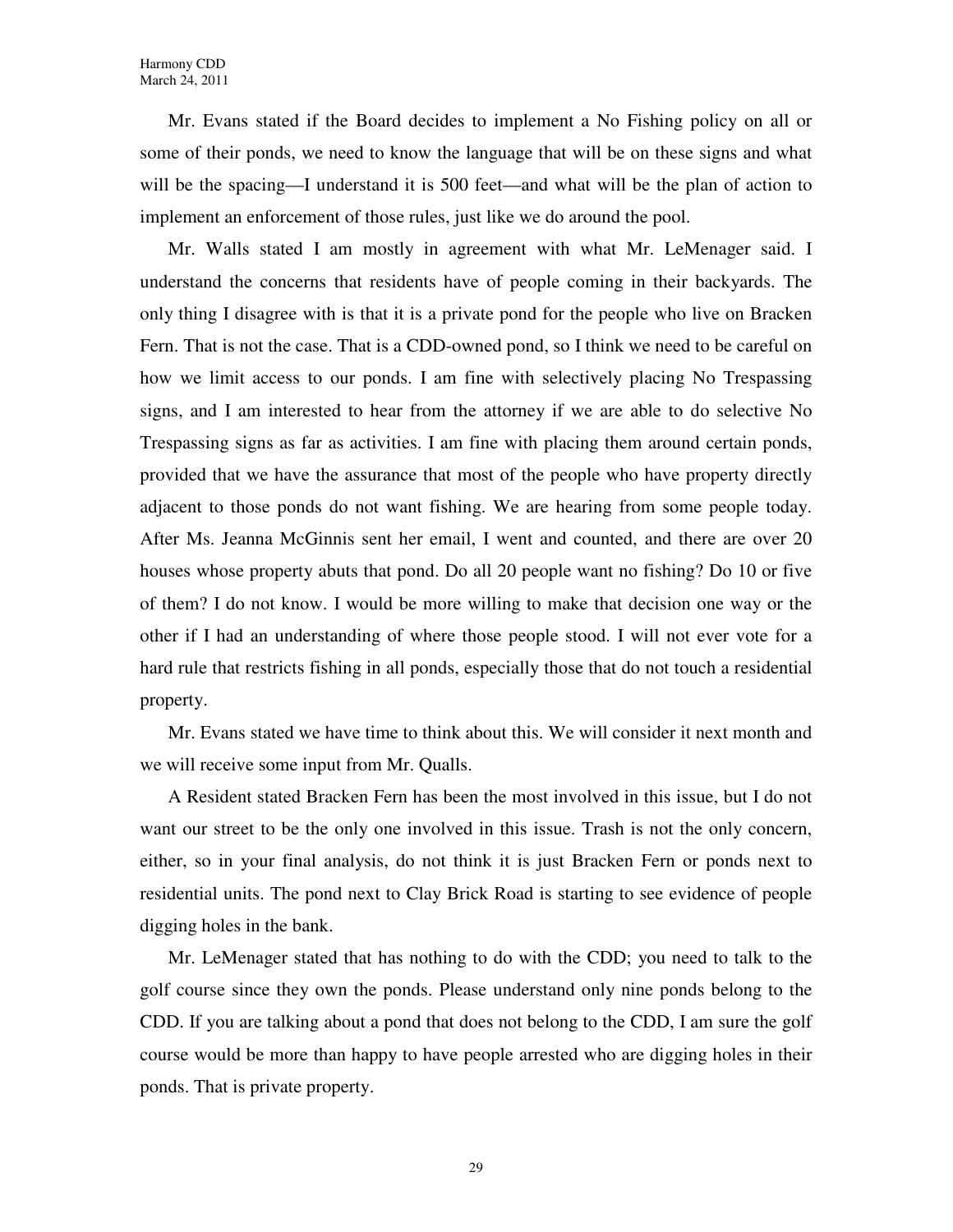### SEVENTH ORDER OF BUSINESS Supervisor Requests

There being none, the next order of business followed.

#### EIGHTH ORDER OF BUSINESS Audience Comments

A Resident stated one thing to think about, I live on Bear Grass Road and there is a big pond there. I saw a group of people drive up to the sidewalk and setup a camp with coolers and fishing poles and eight or ten people. If you open up the ponds for fishing, that is what is going to happen at those ponds. A lot of people come in here from outside Harmony to fish.

A Resident stated the retention ponds belong to the CDD and the bank is about a foot wide, but since they are as deep as 17 feet, that is very dangerous for a child.

A Resident stated I live in Ashley Park across from the pool. Is it possible to have a sign at the front gate instead of inside at the pool? Then when people want to get into the pool at 3:00 a.m., they have no argument about not seeing where it says they cannot access the pool. Also when younger kids come into the pool area, their parents drop them off and do not see the age restriction.

Mr. Berube stated when we install the new gates with the card readers, there will be no access for anyone under 16 years old, so that problem will fix itself.

Mr. Walls stated that is true, but I still think having a sign posted at the gate is a good idea.

A Resident stated to park at the school at Clay Brick Road, students have to pay a fee and it allows only 25 cars. There are often fights, and the other day someone did a donut and left an oil slick on Clay Brick Road right by the tunnel. The sheriff has come out to deal with the fights. Kids hang out there before school and there are cigarette butts all over. They cause a lot of noise, and many residents in that area are snowbirds and may not wake up at 7:00 a.m. They also do not want to hear the kids with their big trucks and 35-inch tires. I spoke with the County and they said we could put non-official No Parking signs on that strip. It is not enforceable, but the traffic department said we could install those signs.

Mr. LeMenager asked what is the point of non-official signs? If we cannot get the sheriff to give the kid a ticket, what is the point?

The Resident stated if I see a No Parking sign, then I will not park there.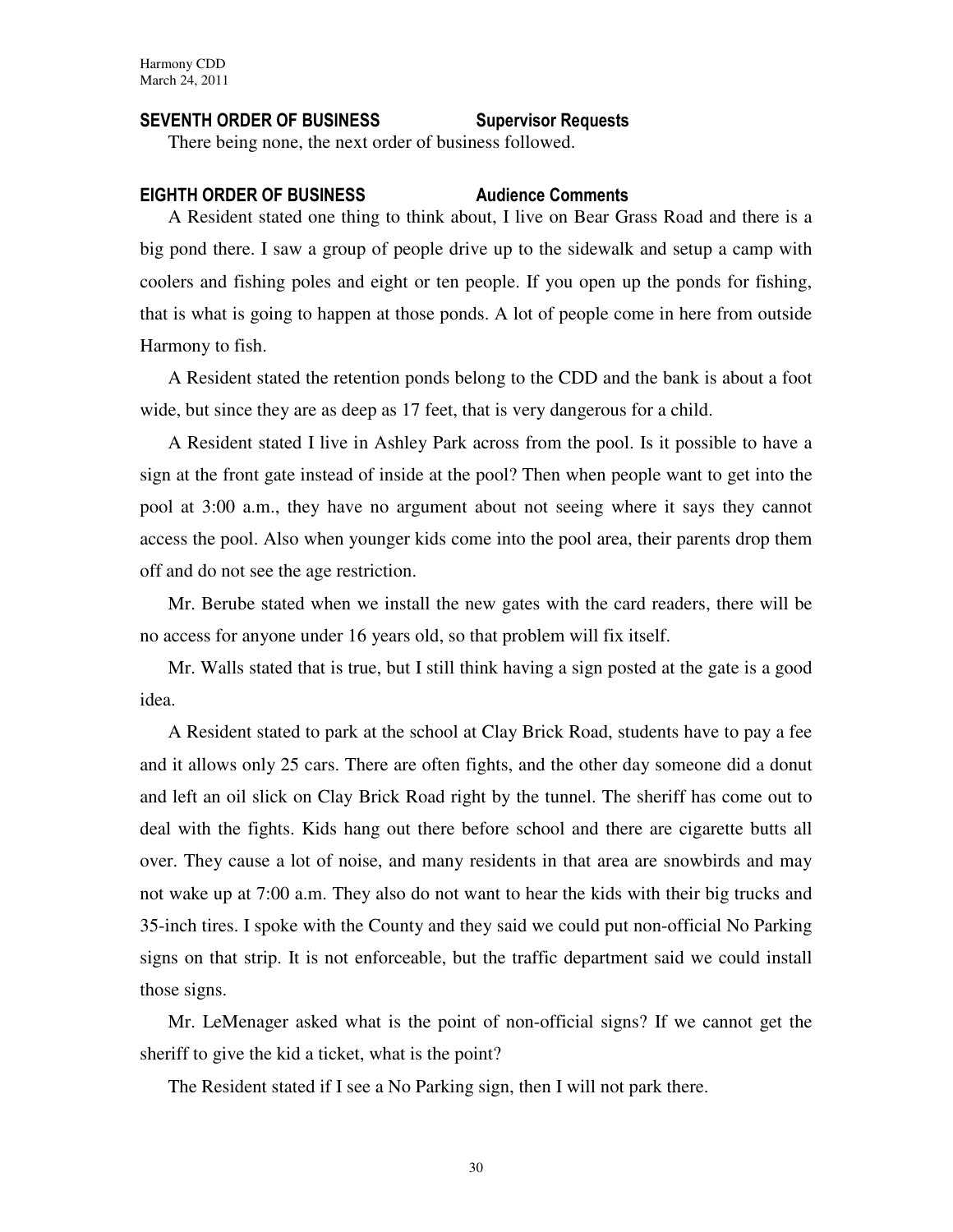Mr. LeMenager stated I can appreciate that, but I have a feeling kids in their trucks will not care.

The Resident stated we put up two signs Drop Off and Pickup Only, and kids are not parking there. They are parking from that point on. This is a master-designed community and I would think the design did not plan that as parking for school kids. The condominiums are not selling because of the cars in that area.

Mr. Walls asked is that our right-of-way?

Mr. Berube stated the streets are clearly not ours. Who is maintaining that area from the sidewalk?

Mr. Haskett stated the District. Perhaps a better way to address it is to work with the school.

Mr. Berube stated this happened last year so a resident met with the principal, and the problem was resolved very quickly, but now it is back.

Mr. LeMenager stated the sheriff has an office in the school and there are two officers.

The Resident stated I talked with them already, and they said to put stickers on the cars, but I am not going to do that. When this community was planned, you should have known kids were going to park on that strip.

Mr. Haskett stated it is about 24 feet wide and it was designed for parking on both sides.

Mr. Walls stated that is where we get into an issue where we put up a sign where something is legal to do.

Mr. Berube stated we could try to put up some signs since they are not very expensive to see if it alleviates the problem for the people who live there.

The Resident stated the sheriff said that they cannot enforce the signs, but it will scare the kids away.

Mr. LeMenager asked did the County install the Drop Off/Pickup signs?

The Resident stated I believe they did.

Mr. Haskett stated that is because we convinced the County that is the designated drop off and pickup area.

Mr. LeMenager stated then we should convince the County to adopt an Ordinance that does not allow parking on the other side of the street.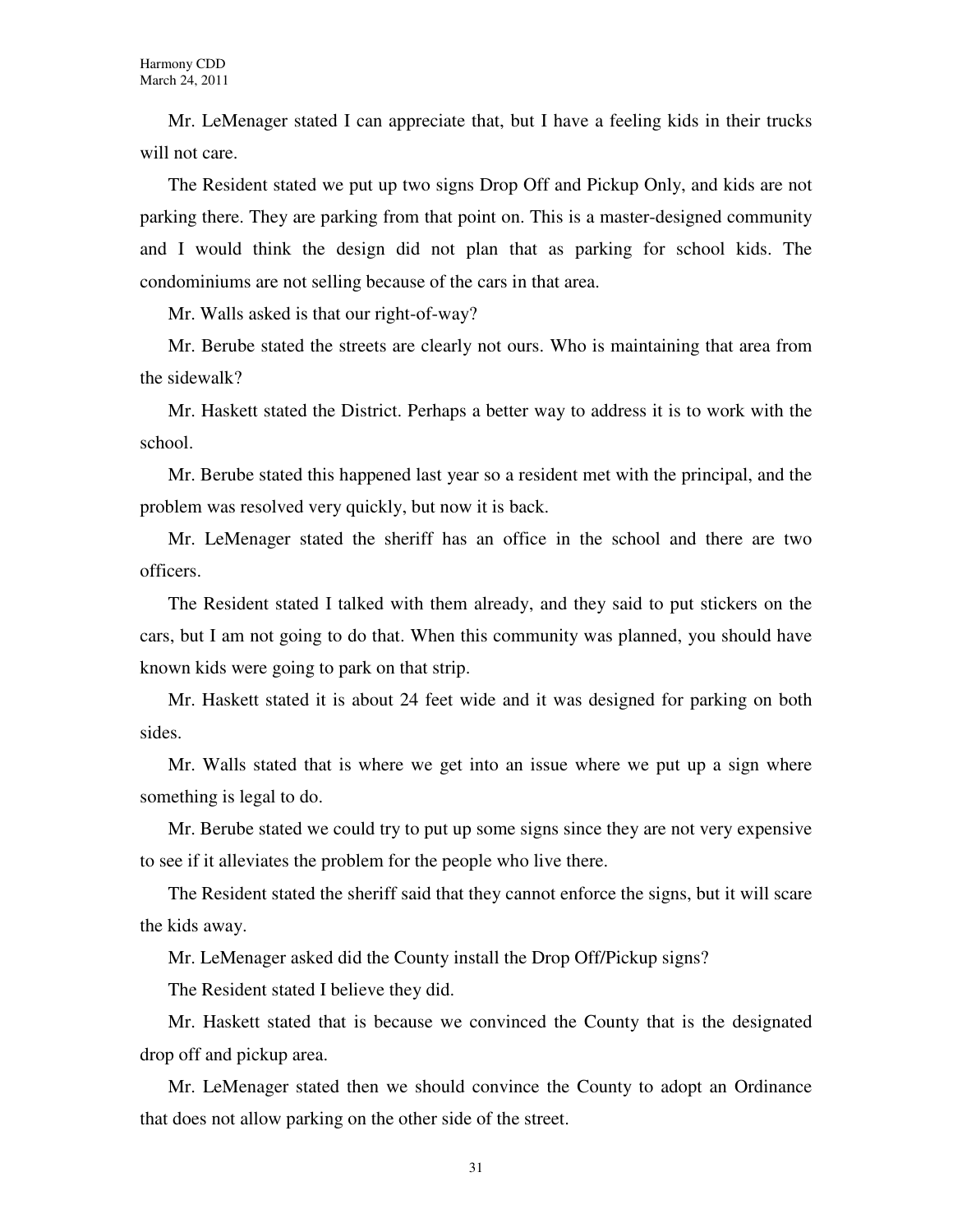The Resident stated the sheriff said that the CDD has to post the signs since I cannot, and their Board has to agree to it but they are happy to provide enforceable signs in that case.

Mr. LeMenager stated I find it hard to believe that a resident cannot do that.

Mr. Haskett stated all that sign will do is push the parking to the other side of the street. If they cannot park there, then they will park in front of the condominium units or they will park around the corner.

Mr. Walls stated then you just move the problem.

The Resident stated you have not done anything about this in three years. UPS will not deliver packages there because the delivered packages are disappearing. This age group has the highest rate of theft. The sheriff was there last week for a brawl.

A Resident stated these all sound like separate issues, but they are not. Kids pull up in their big trucks. People are smoking pot behind my house. I do not understand why you do not do anything. We want a community that is nice and green and family friendly, but when it comes time to do something about it, you just want to sit here. These are all separate incidents but they are all connected.

Mr. Walls stated you have to understand that it is different when you are a Supervisor sitting on this side of the table. We are bound by law and cannot make State Statutes that say you can or cannot do a certain thing.

The Resident stated then at least exert some effort.

Mr. Walls stated I agree with a lot of what you are saying, but there are already laws in the State of Florida. I work for Orange County, and this sounds like a County issue since kids are parking on a County roadway.

A Resident stated it is a County issue, and we have to fill out paperwork in order to install signs.

A Resident asked if that is the case, why would Mr. Walls complain at an HOA meeting about parking?

Mr. Walls stated that was a legal issue.

The Resident asked and you are saying this is not? What is the difference?

Mr. Walls stated they are parking legally on the roadway.

A Resident stated if the CDD or whoever owns that property, they should post a sign. If I owned that property, then I would post the sign myself.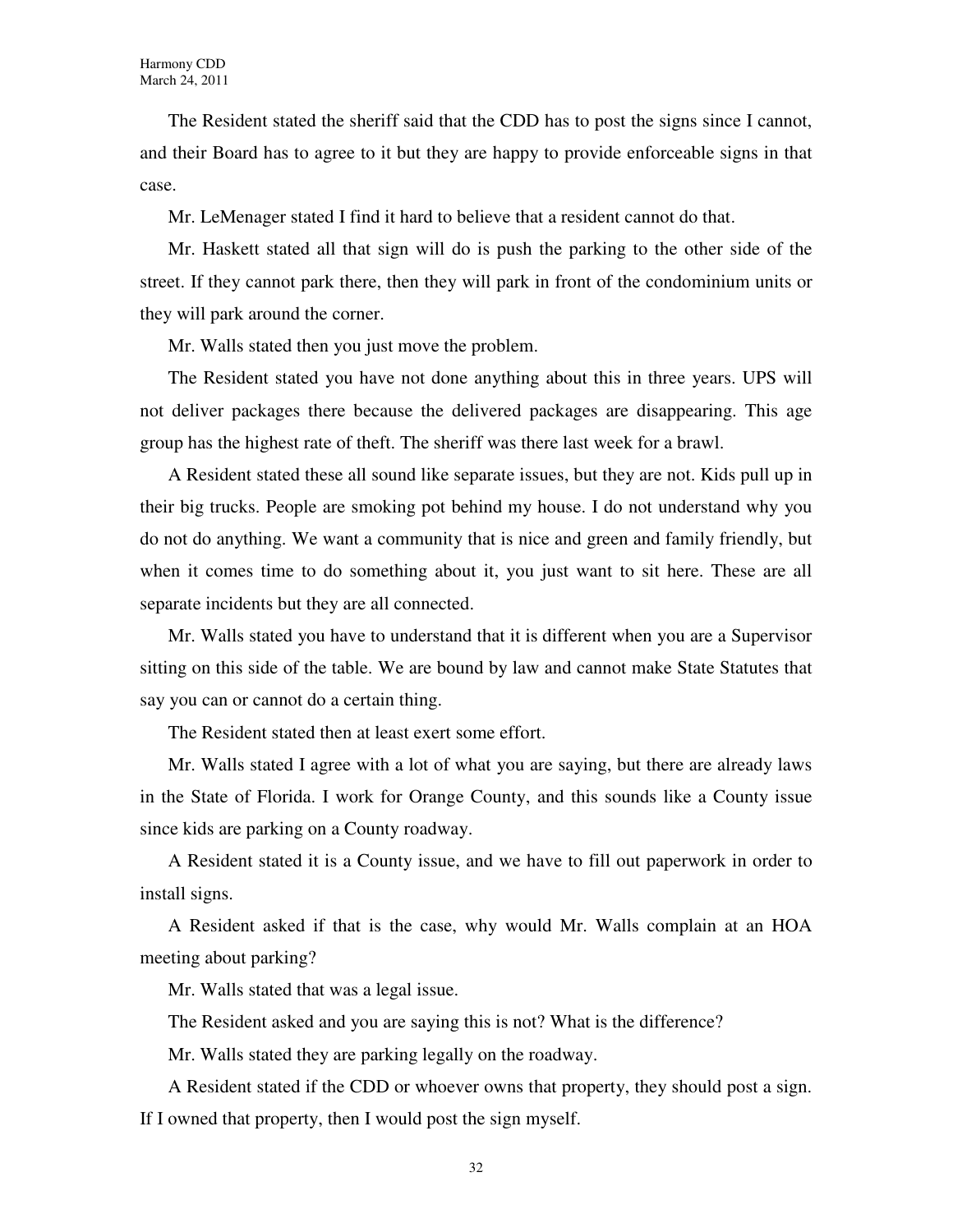Mr. Golgowski stated part of it is being driven by the parking fees that are being charged by the high school, and that is something that we should be looking at.

Mr. Berube stated I will take this to the County and the School Board rather than the school directly. I will speak with Tom Long and see if we can get this addressed at a higher level. I will do this as a resident.

A Resident stated the person I spoke with in the traffic department said you can post a non-official sign to try to scare the kids away. You just cannot call to have the signs enforced.

Mr. Berube stated I understand. I see this as a school issue because the school is driving the kids away for whatever reason: the kids do not want to pay the parking fee, the kids want to be free to leave during the school day, or whatever. That impacts the quality of life on the residents in our community. I will push it back to the School District and let them handle it from there.

The Resident stated I appreciate that. One of the issues in parking on both sides of Clay Brick Road is emergency vehicles cannot get by, so it is a concern to allow ambulances, fire trucks and other emergency vehicles access in that area.

A Resident stated I suggest this gentleman attend the neighborhood watch meetings.

A Resident stated I live on Bracken Fern. Related to the comments about people fishing in the retention ponds, I remember six or seven years ago Harmony was getting the reputation as an upscale community that was under construction and was not very carefully policed. The result was vans pulled up and vandalized houses and stole appliances. Teenagers were causing damage at Buck Lake before we got a security setup. Teenagers were burglarizing cars that were parked in the neighborhoods. We now live in a more secure community, but I also think we need to underscore the issues regarding safety and security. If a single retention pond in Harmony gets the reputation for being open to everyone as a recreational destination, you will see young kids with beer, high school dropouts, and other undesirable activities happening at that pond day and night, people doing whatever they want in our community. That is a bigger risk than I could acknowledge for our children, ourselves and our property. Why do we want that kind of a reputation? If we can prohibit swimming in our ponds, then we certainly can prohibit fishing.